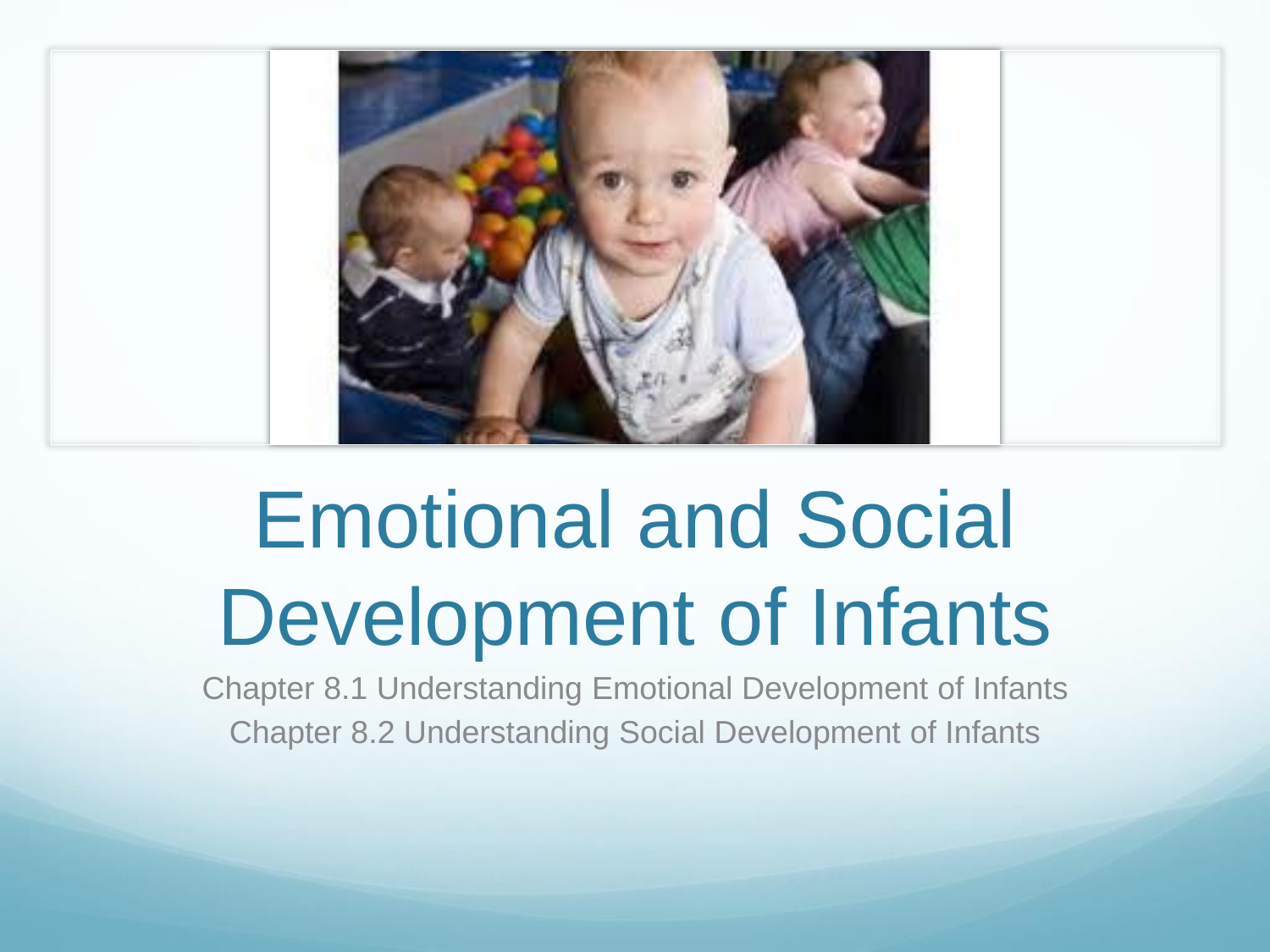#### Chapter 8 Section 1

Understanding Emotional Development of Infants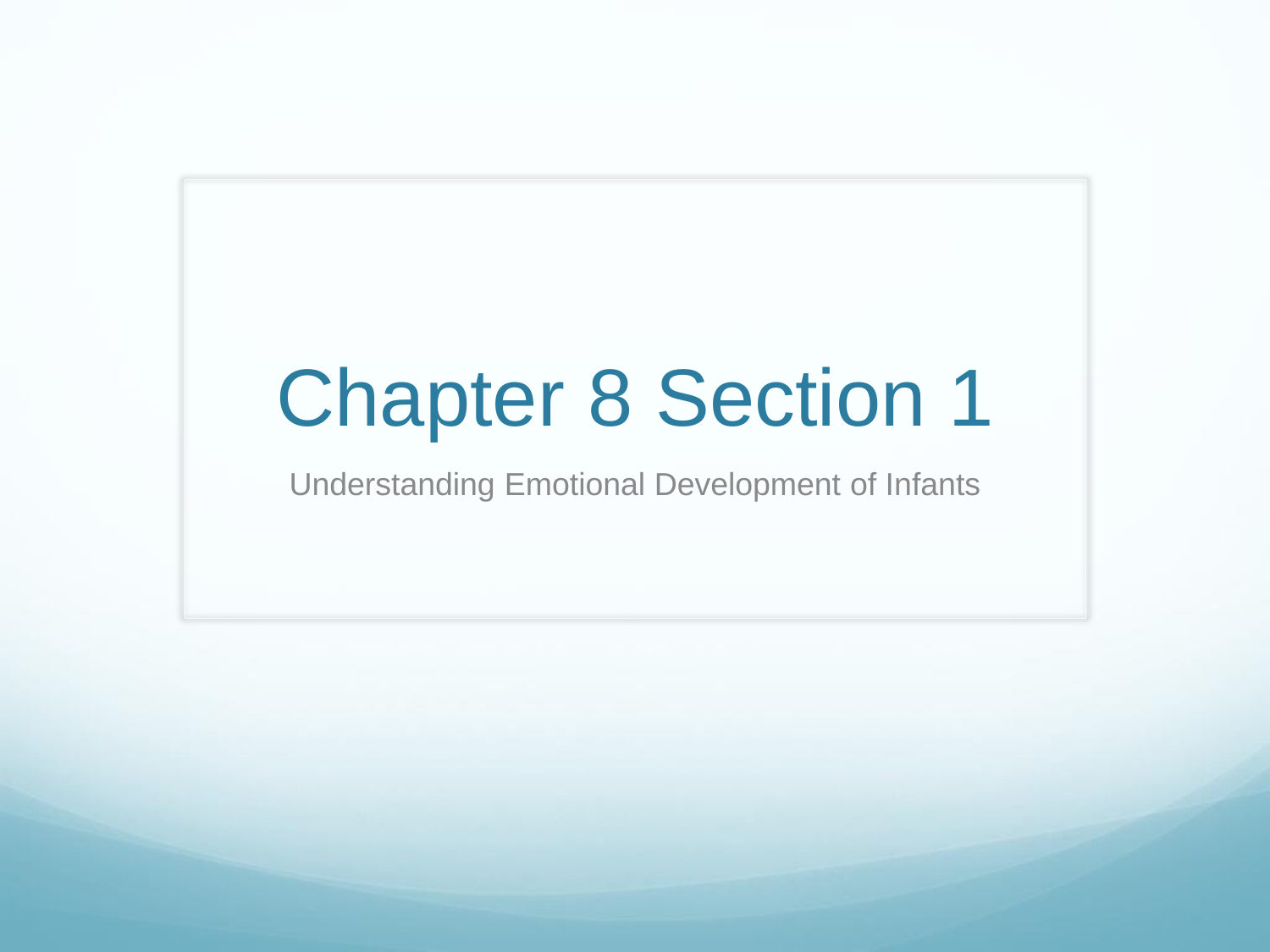## Emotions and Emotional Development

- **Emotional Development** is the process of learning to recognize and express feelings and to establish a personal identity
- **Personal identity** is a sense of being a unique individual
- An **emotion** is a feeling response to the world around us.
- Emotions grow more complex with age.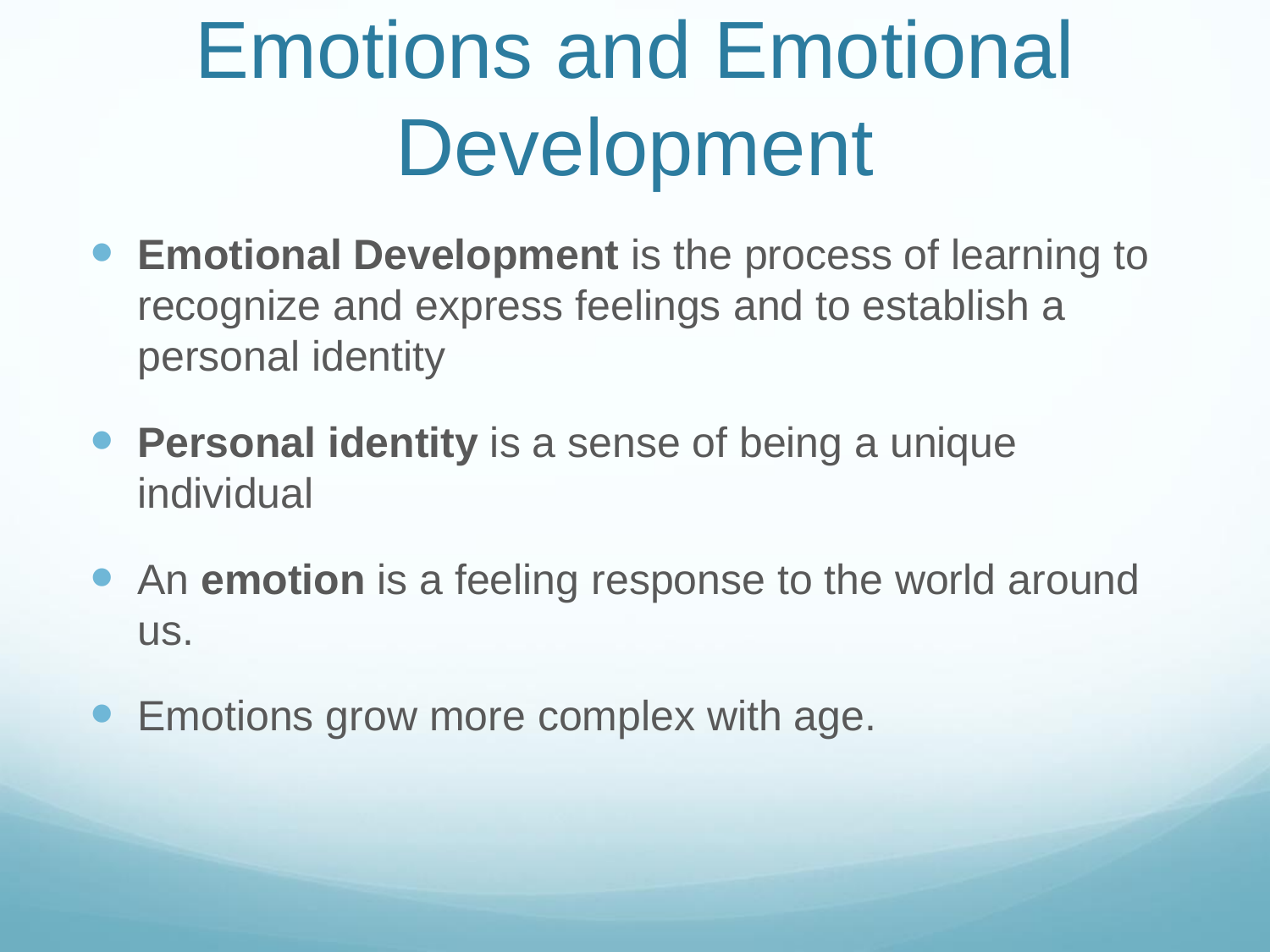#### Learning Emotions Through **Interactions**

- Parents and caregivers play a large role in emotional development
- Parents can
	- Encourage positive emotions
	- Help cope with negative emotions
	- Return emotions (smiling back)
- Babies learn how to react to situations
	- Joyful caregiver = approach life with happiness and interest
	- Anxious caregiver = approach life with fear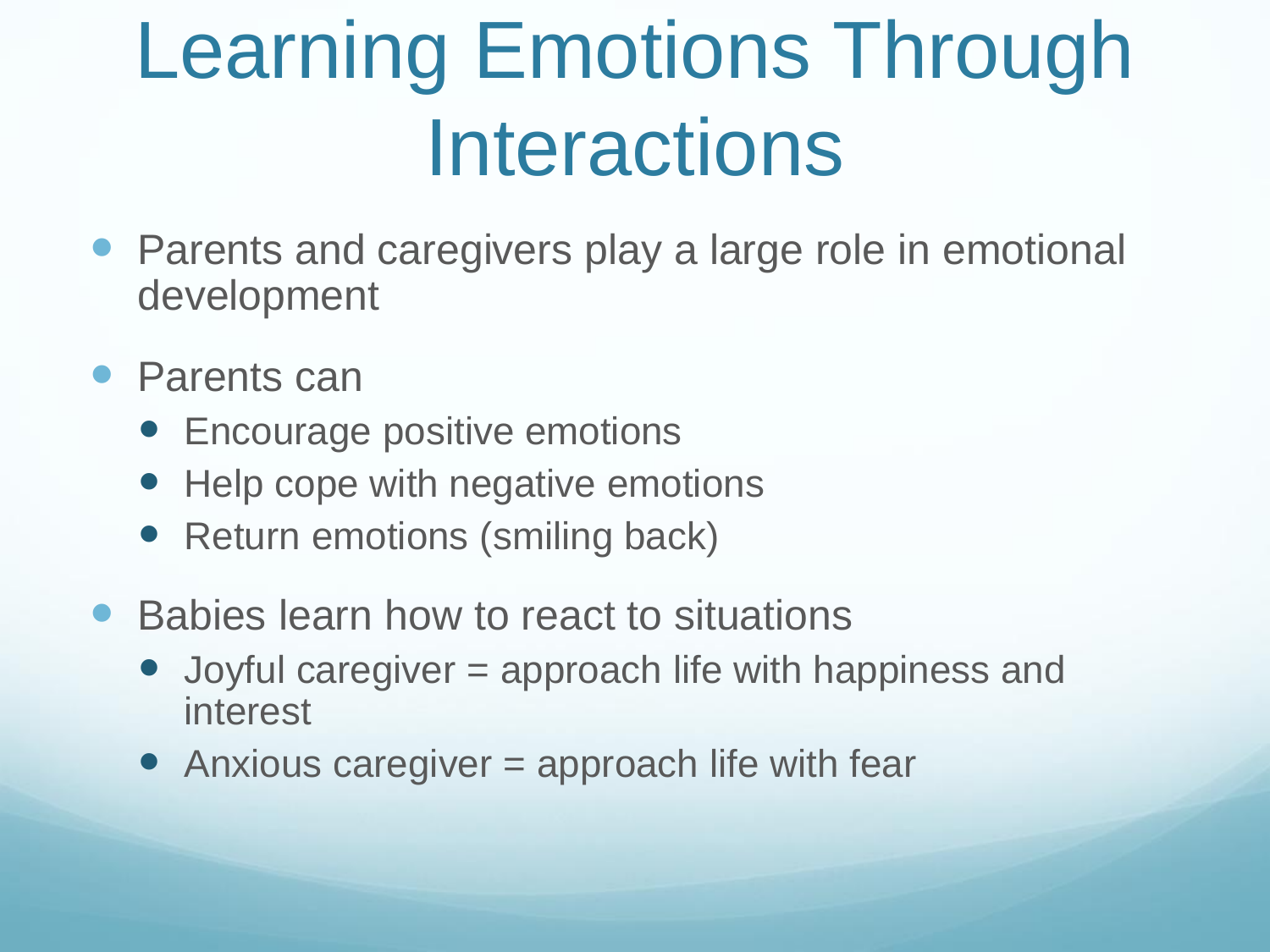# Emotions and Crying

- At 2 months of age, babies will vary their crying to express different feelings
- Techniques:
	- Cuddle
	- Move the Baby
	- **Sing**
	- Offer a Toy
	- Massage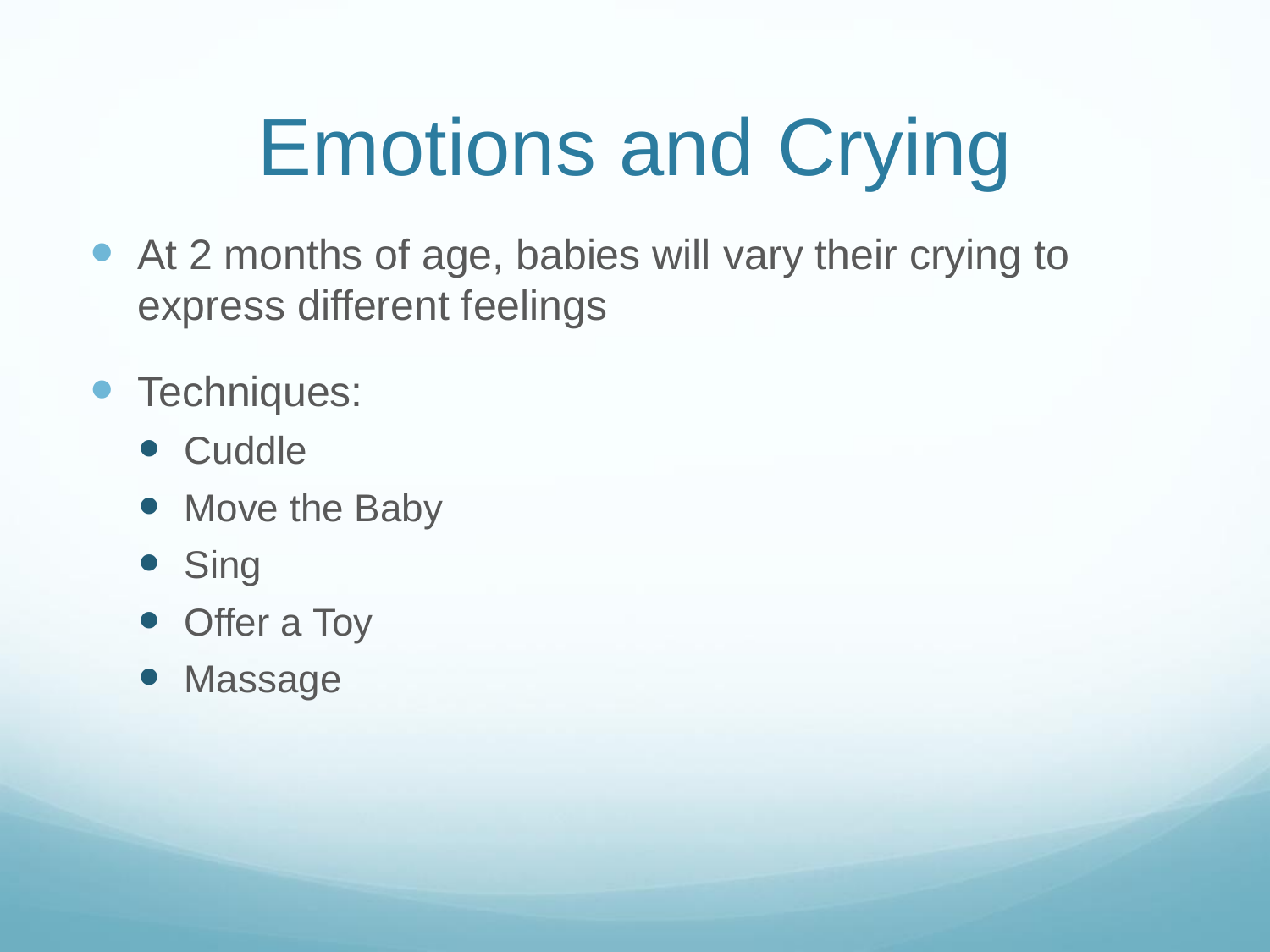#### Self-Comforting: Thumb Sucking

- Most common selfcomforting technique
- Sucking is a basic urge for infants
- Most stop at 6 or 7 months when teeth first appear
- Only be concerned when it affects the shape of a child's teeth or mouth



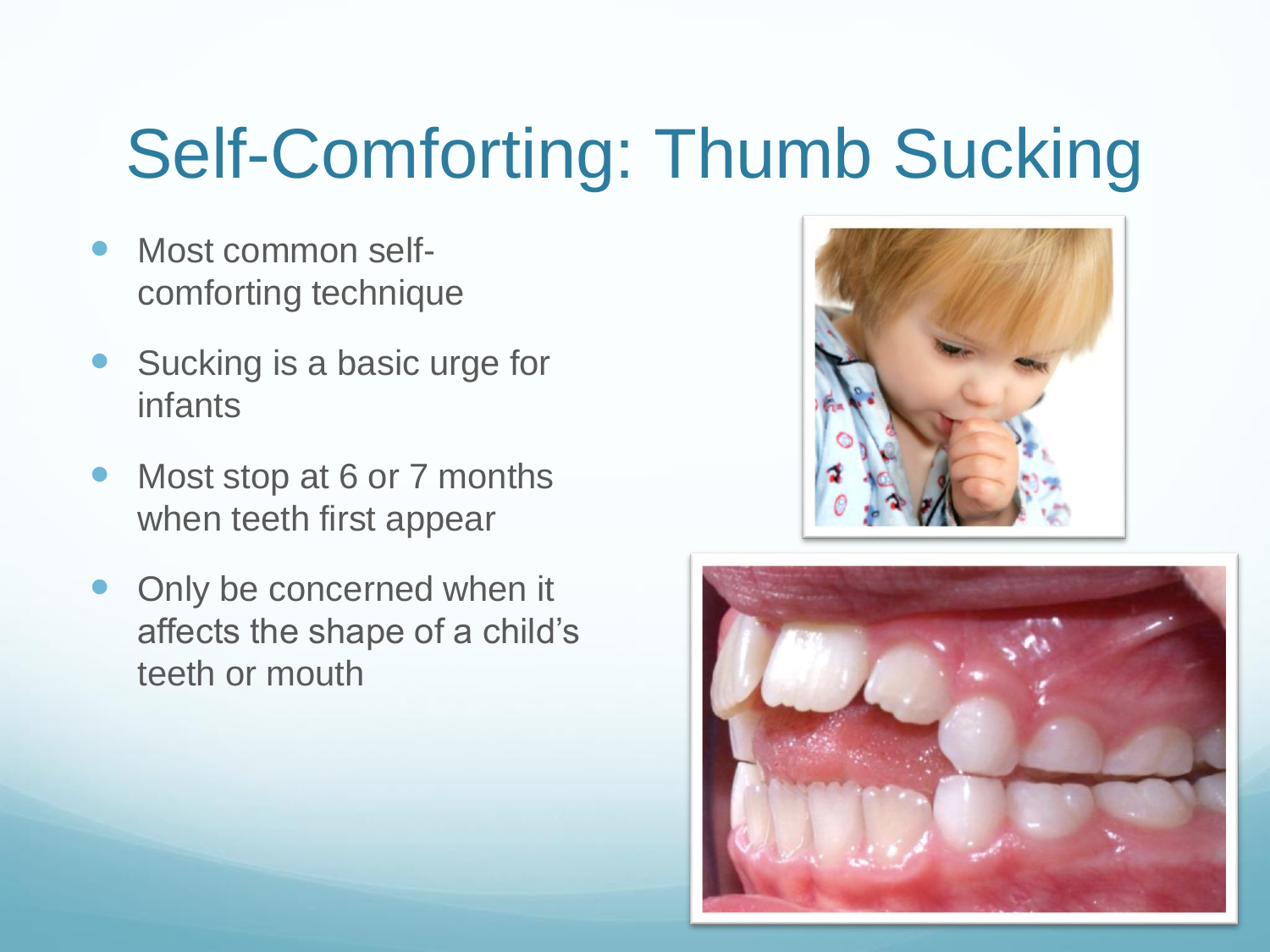## Self-Comforting: Pacifiers

- Helps a baby calm down and fall asleep
- **American Academy of** Pediatrics states it is not harmful physically or emotionally
	- Correct size and shape for baby
	- **Sanitize**
	- Never tie around neck or hand

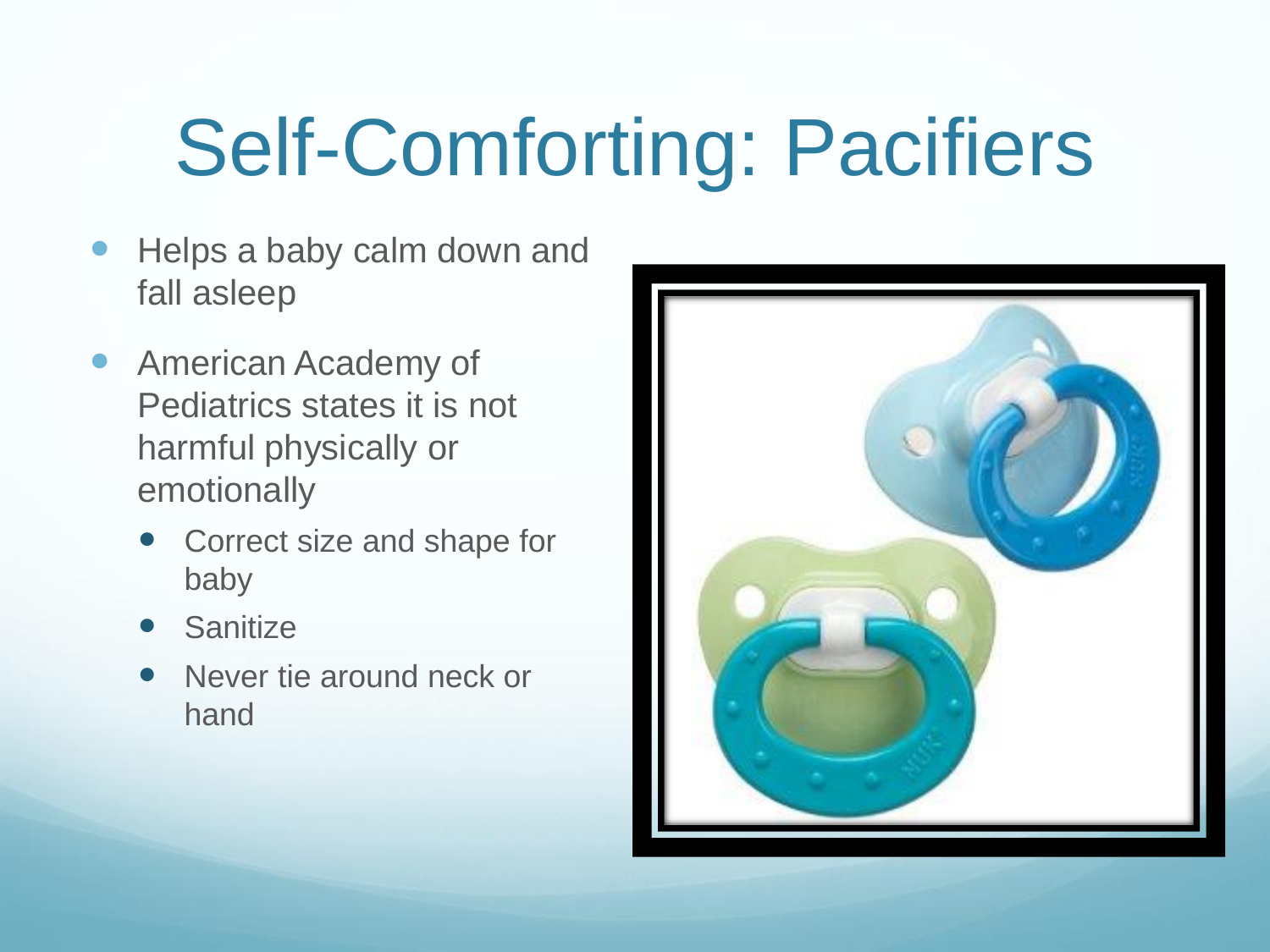#### Uncontrollable Crying

#### **Colic**

- Colic is uncontrollable crying by an otherwise healthy baby
- Cries for 3 or more hours each day; 3 or more days a week
- Worst between 6p.m. and midnight
- Symptoms most intense by 6 weeks in age
	- Ends 3 or 4 months

#### **Reflux**

- Reflux is a condition in which a partially digested food rise in the throat
- Can cause forceful vomiting and intense crying
- Can be prescribe medication if needed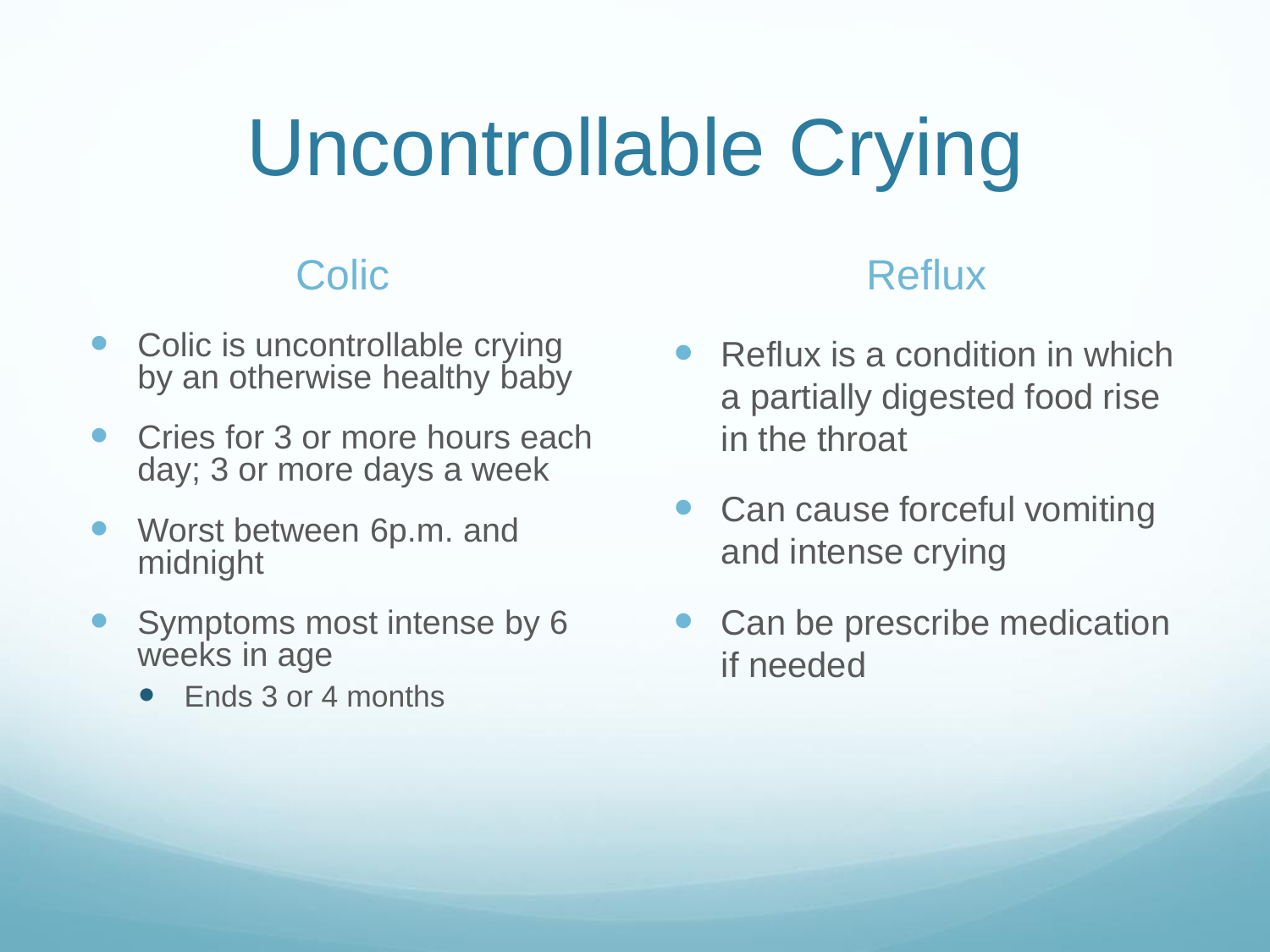## Attachment and Emotional Development

- An attachment is a baby's bond to his or her main caregiver
	- Healthy attachment builds trust, self-esteem, and social and emotional skills
- Attachment develops in the first few months of life
	- Completely formed around age 2
	- A child that never formed attachment may have trouble forming relationships later in life
- **Psychologist Erik Erikson suggests that people learn to** trust or mistrust the world during their first year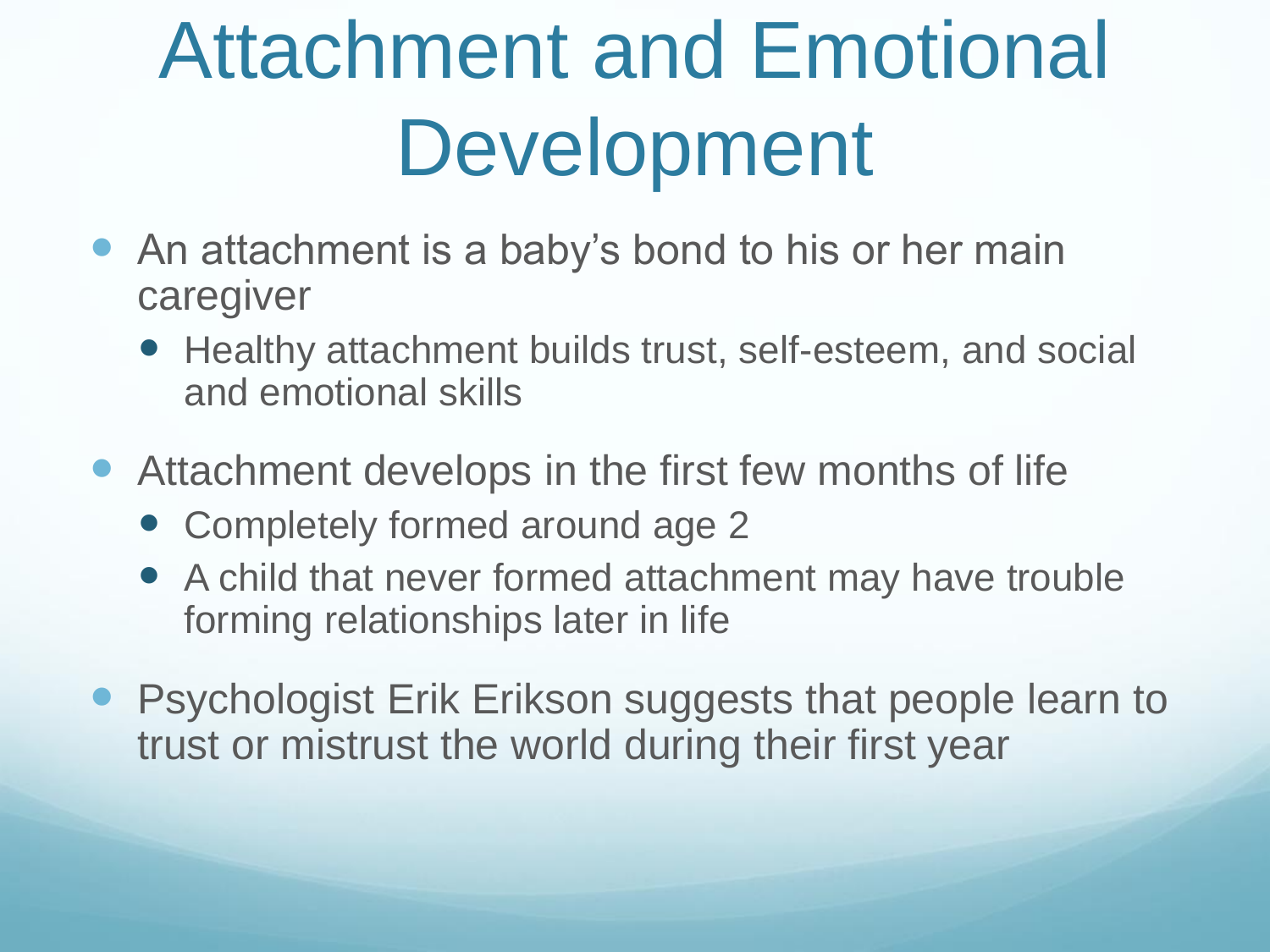## Building Attachment Through Touch

- Basic need for physical contact
- Helps build trust and affection
- Primary sense for infants
- Experience and respond to their environment
- Most natural way to show care and affection to a baby
- Touch builds the brain
	- New pathways
	- Networks (neurons)
	- Trust in human contact
- Abused and neglected children who do not receive love, touch, and opportunities for learning
	- 20-30% smaller brain
- Essential for the mental and emotional development of deafblind babies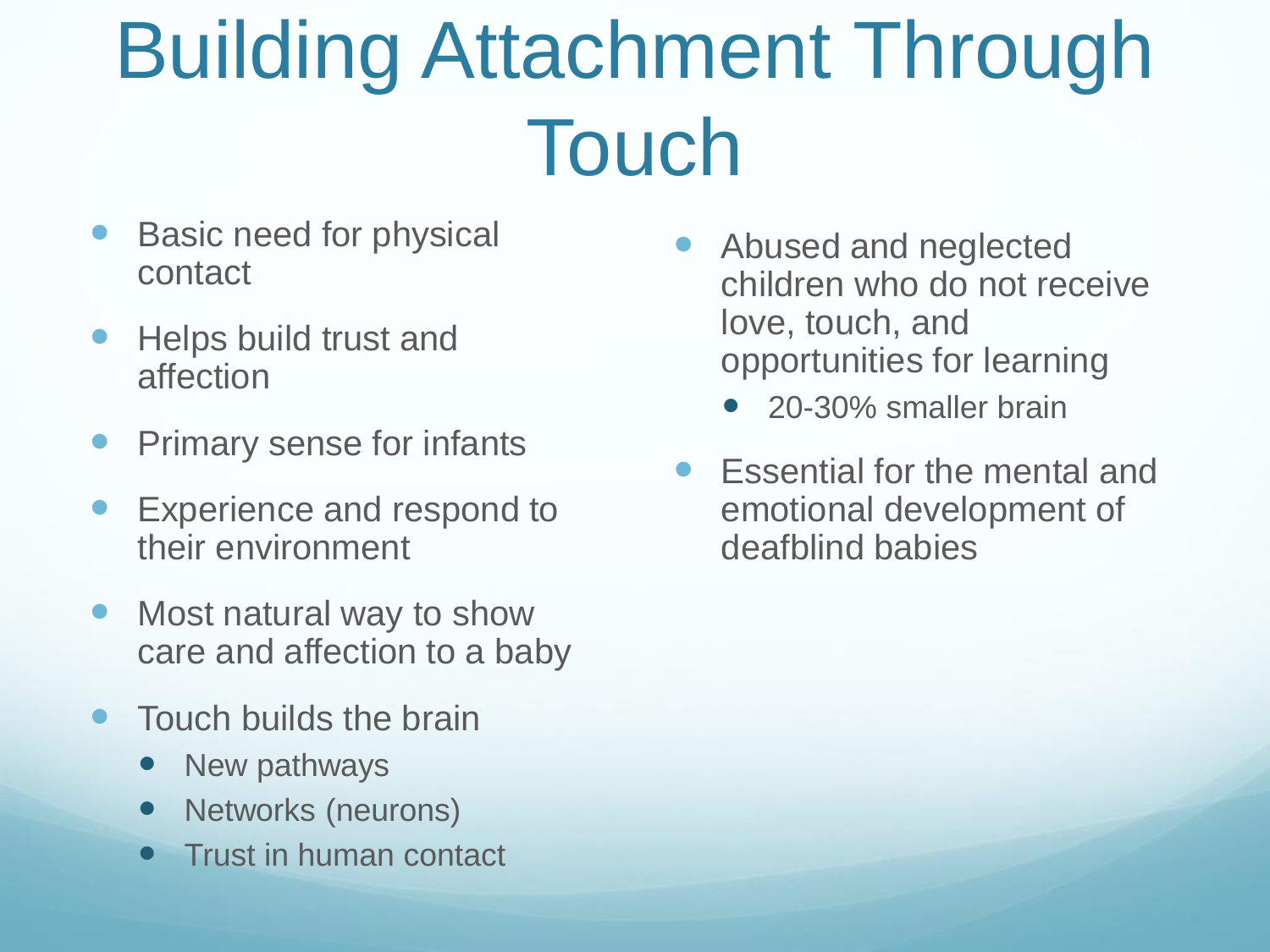## Building Attachment Through Consistent Care

- Develop trusting relationships
- Depending on early experiences
	- If a baby bonds with a caregiver and his needs are met then the world is a comfortable place and feels secure
- Be consistent in care and responses

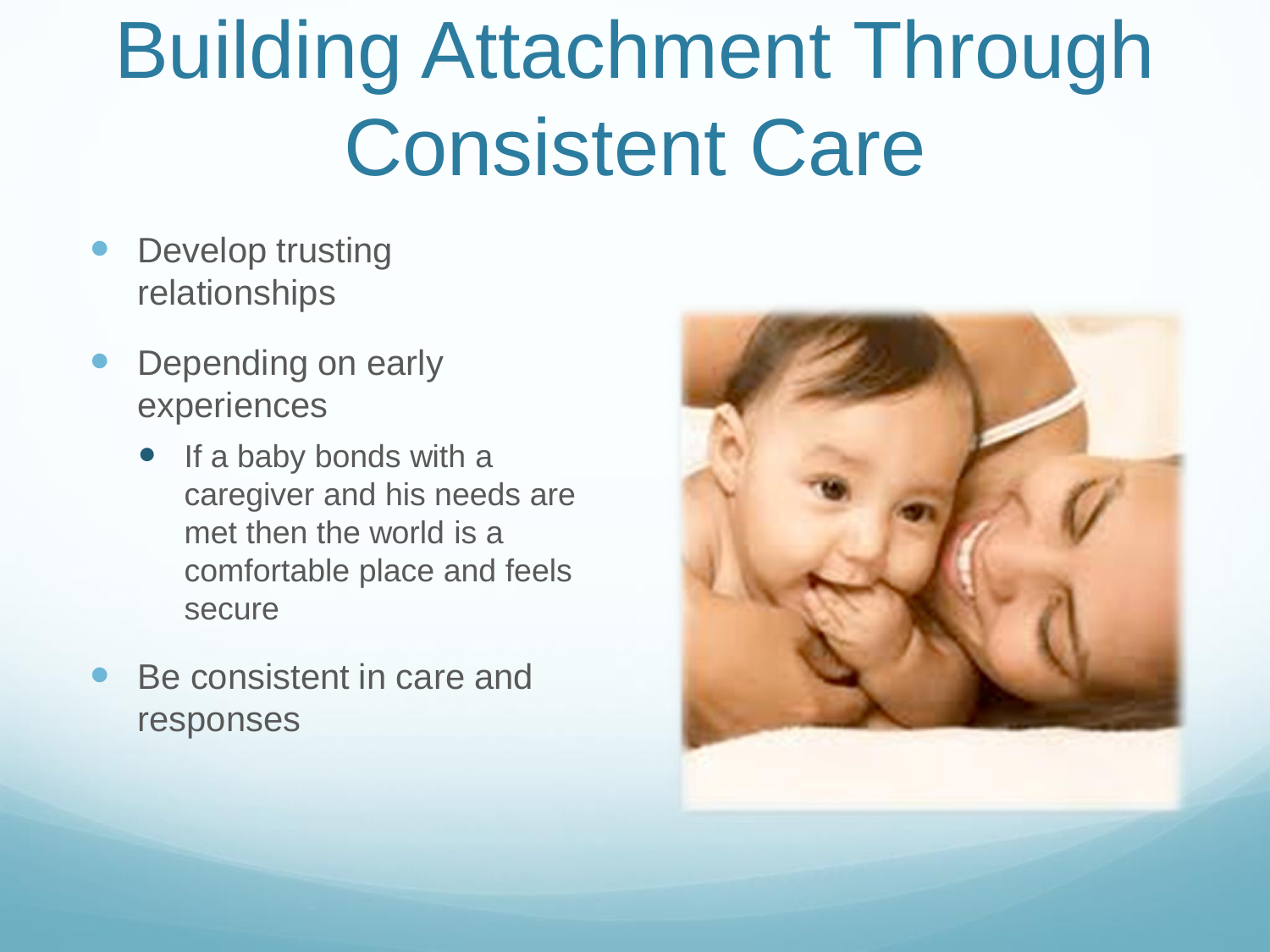## Building Attachment Through **Communication**

- Infants respond to a caregivers voice, facial expressions, and eye contact
- Babies gaze into the eyes of caregivers, track movements, and cuddle
	- Growing attachment signs
- As infants grow, so do their responses
	- **Hugs**
	- **Sounds**
	- Walking to caregiver

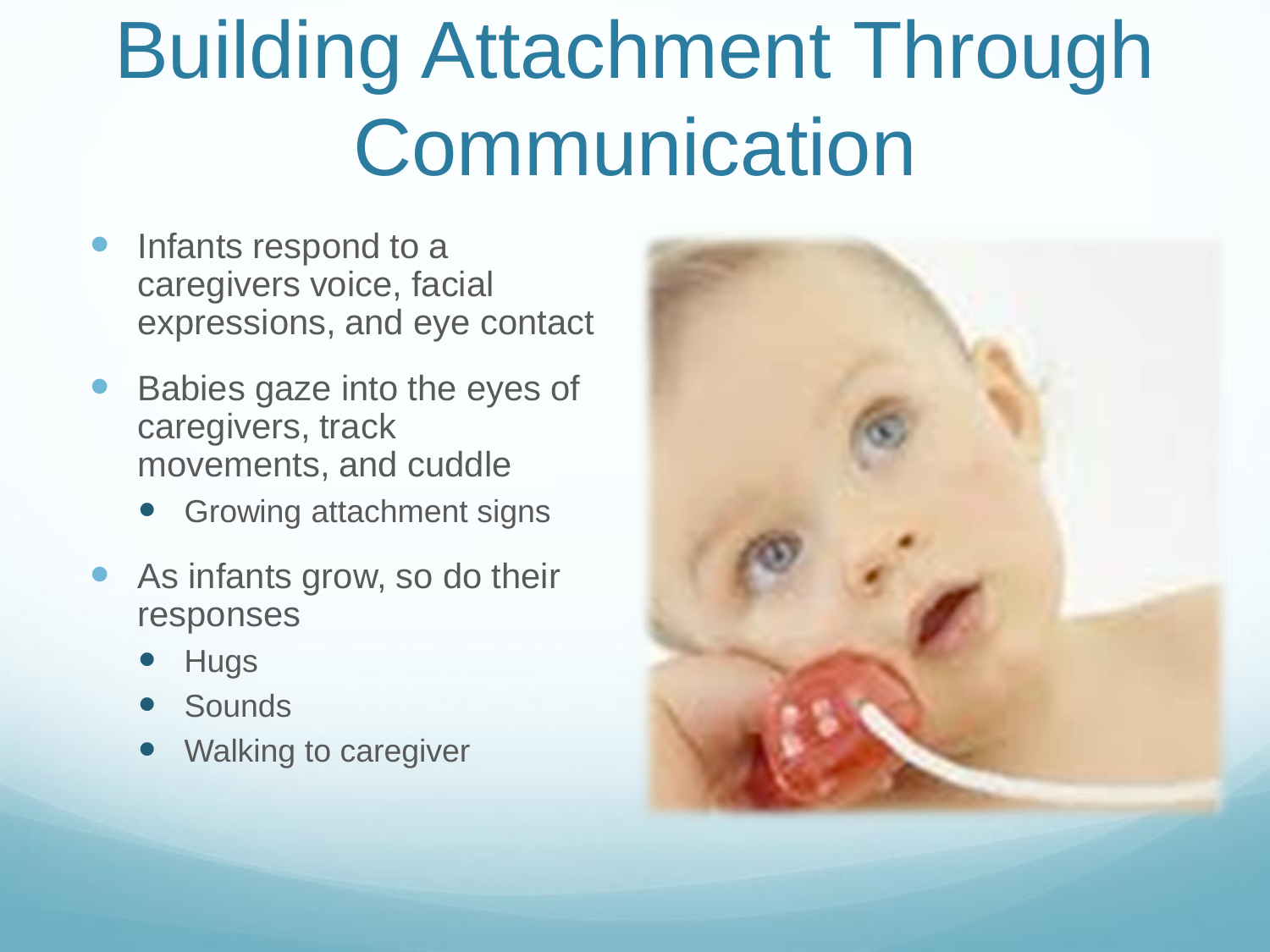#### Failure to Thrive

- Failure to Thrive is a condition in which babies do not grow and develop properly
- Don't respond to people or objects
- Become withdrawn
- Caused by
	- **Neglect**
	- Abuse
	- **Stress**

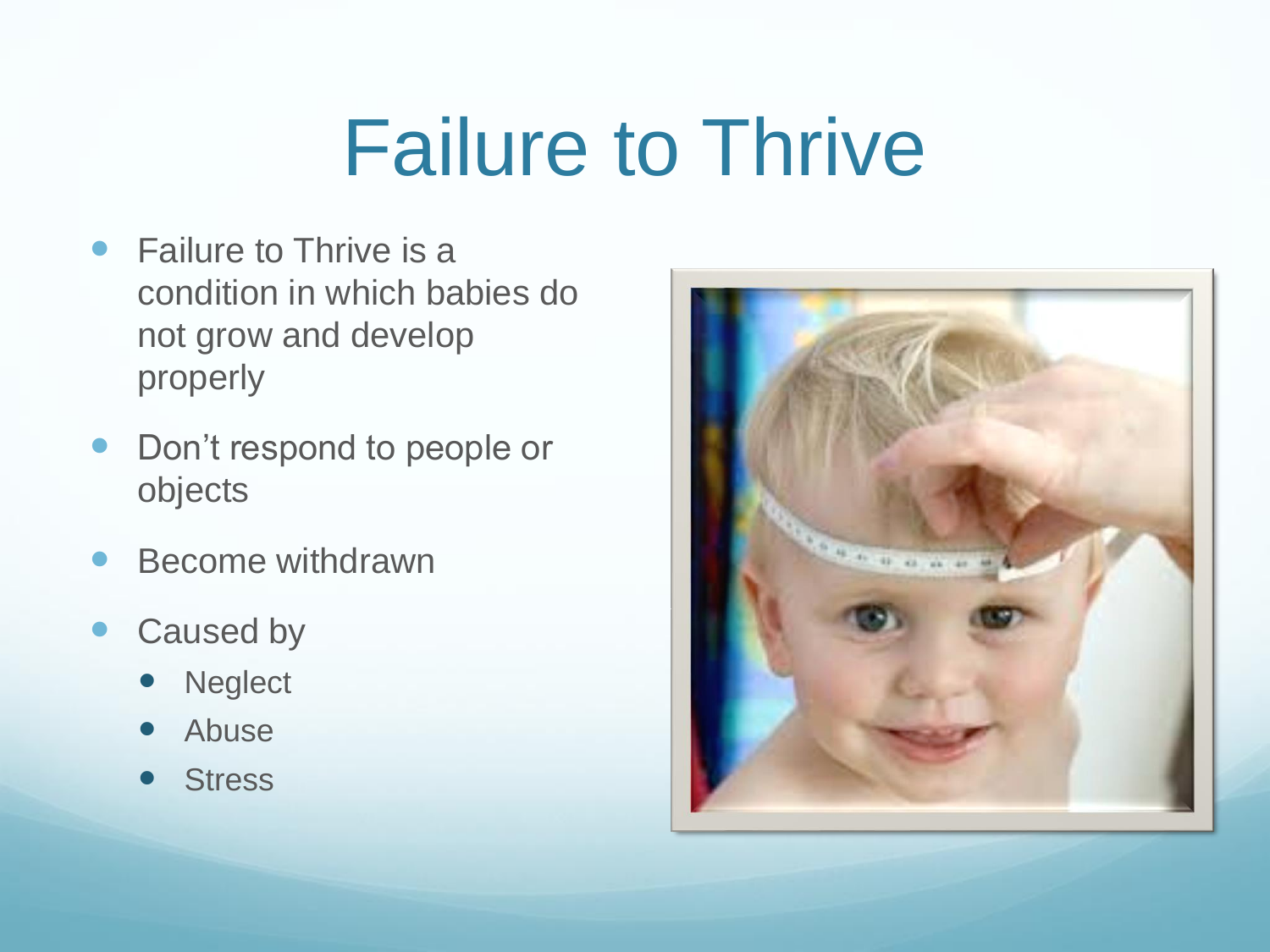# Understanding Temperament

- Temperament is a persons unique emotional makeup
- Determines how he reacts to his environment
- Temperament Traits Include:
	- **Intensity**
	- **•** Persistence
	- **•** Sensitivity
	- **•** Perceptiveness
	- **•** Adaptability
	- **Regularity**
	- **Activity**
	- Approach
	- Mood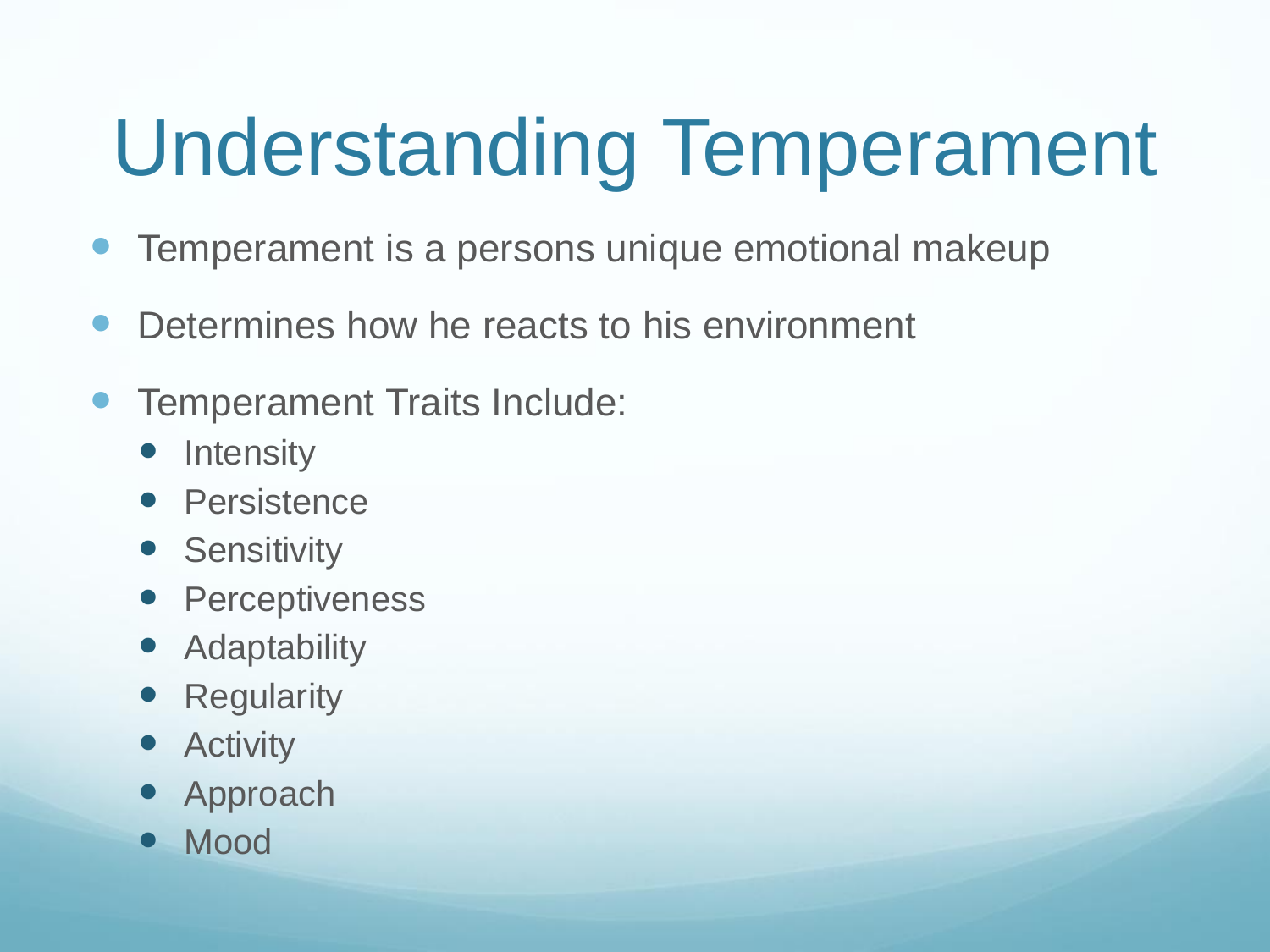## Resolving Temperament **Conflicts**

- Temperament traits cannot be changed
	- Learn to adapt traits
	- Do not punish for temperament traits
- Caregivers have to adapt to the temperament of a child
- EX: You have a low energy level but the child loves to move
	- Provide safe opportunities for energetic play
	- **Trip to the park**
	- Dancing to music
	- Avoid activities where the child sits a lot

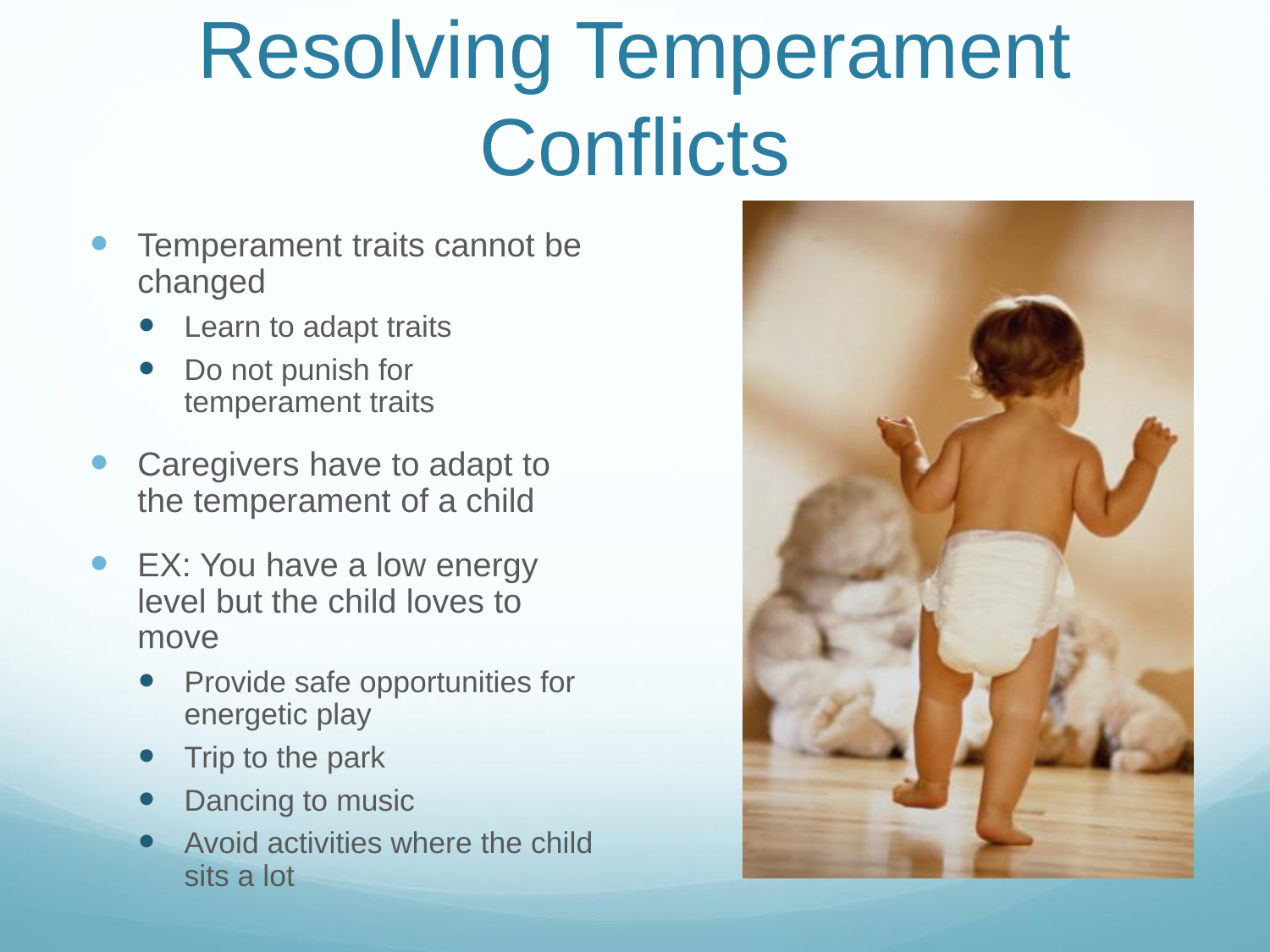## Emotional Climate of the Home

- Very sensitive to their surroundings
- Influenced by gestures, emotions, tone of voice and facial expressions
- Babies can sense the feelings anxiety and irritable
- Feelings of bitterness, mistrust, and anger can hinder (delay) an infants emotional development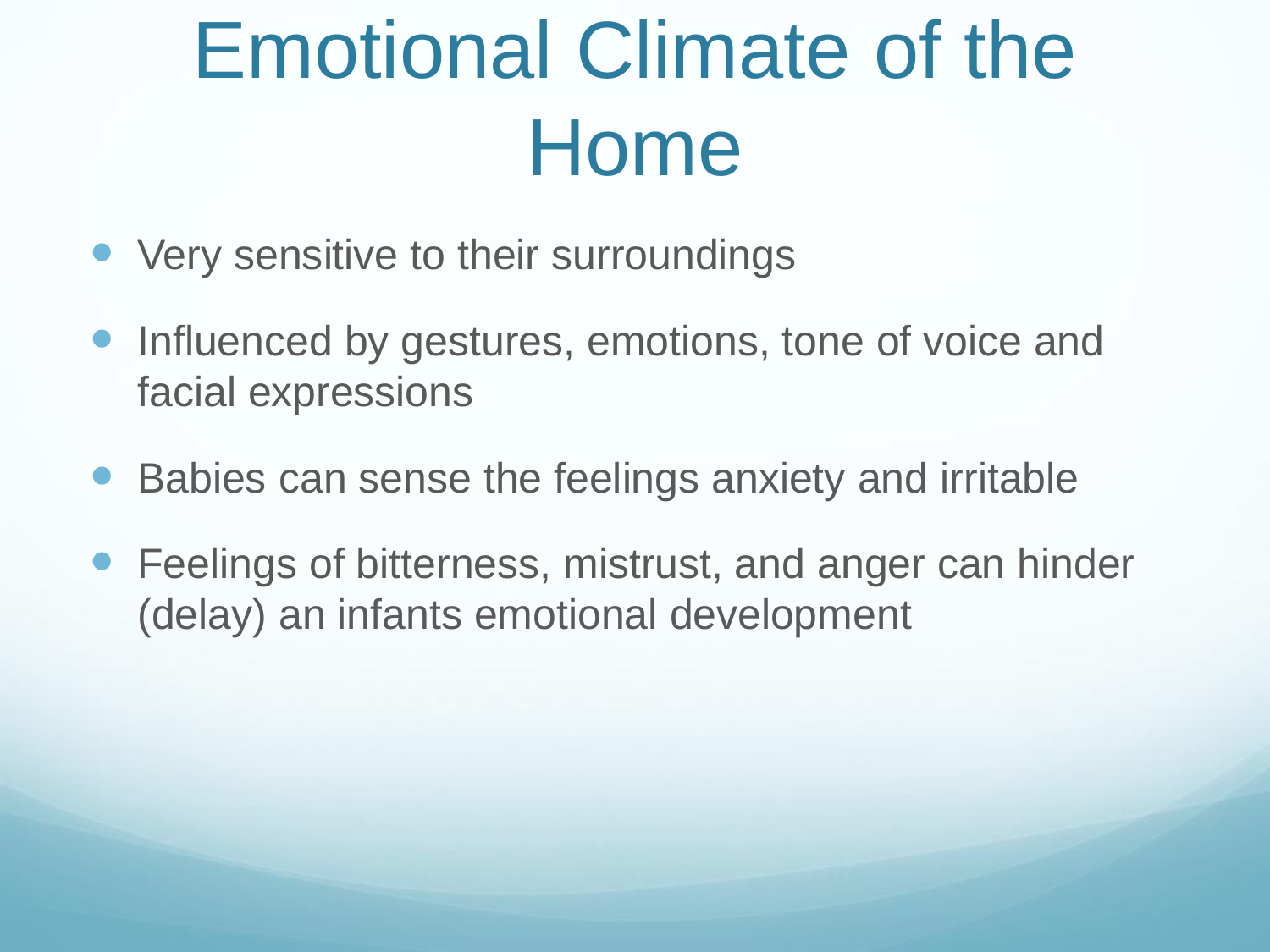#### Chapter 8 Section 2

Understanding Social Development of Infants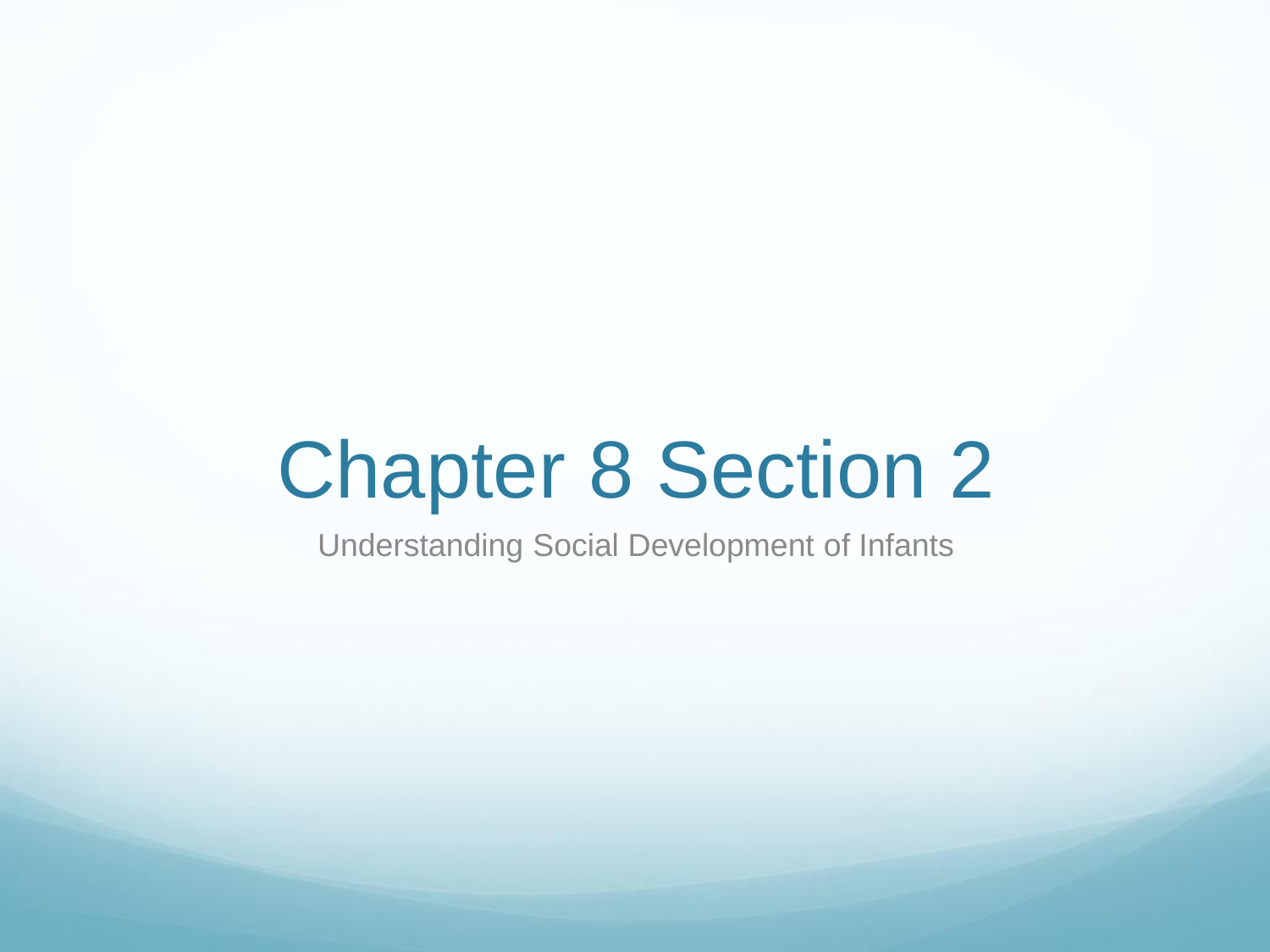## Social and Learning Development

- Social Development is the process of learning how to interact and express oneself with others
- Closely related to emotional development
- Children that have good feelings about themselves tend to relate well with others
- Grow and develop at their own pace
- May reach milestones at different times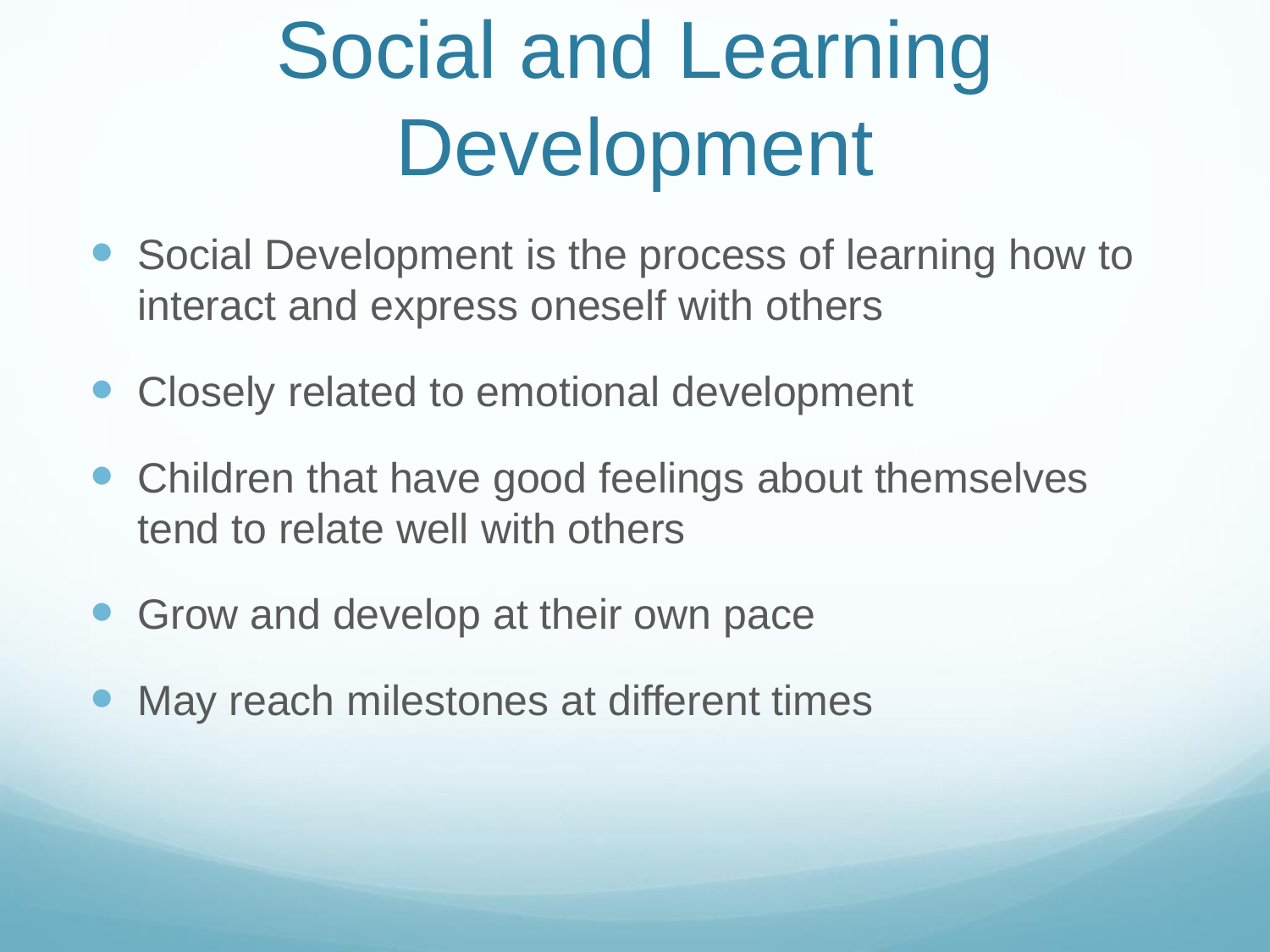### Learning Through Cause and **Effect**

- Cause and effect is a relationship between events in which one event, the effect, is caused by another event
- Babies learn that certain behaviors earn a positive response from adults
	- Also learn negative behaviors earn a negative response

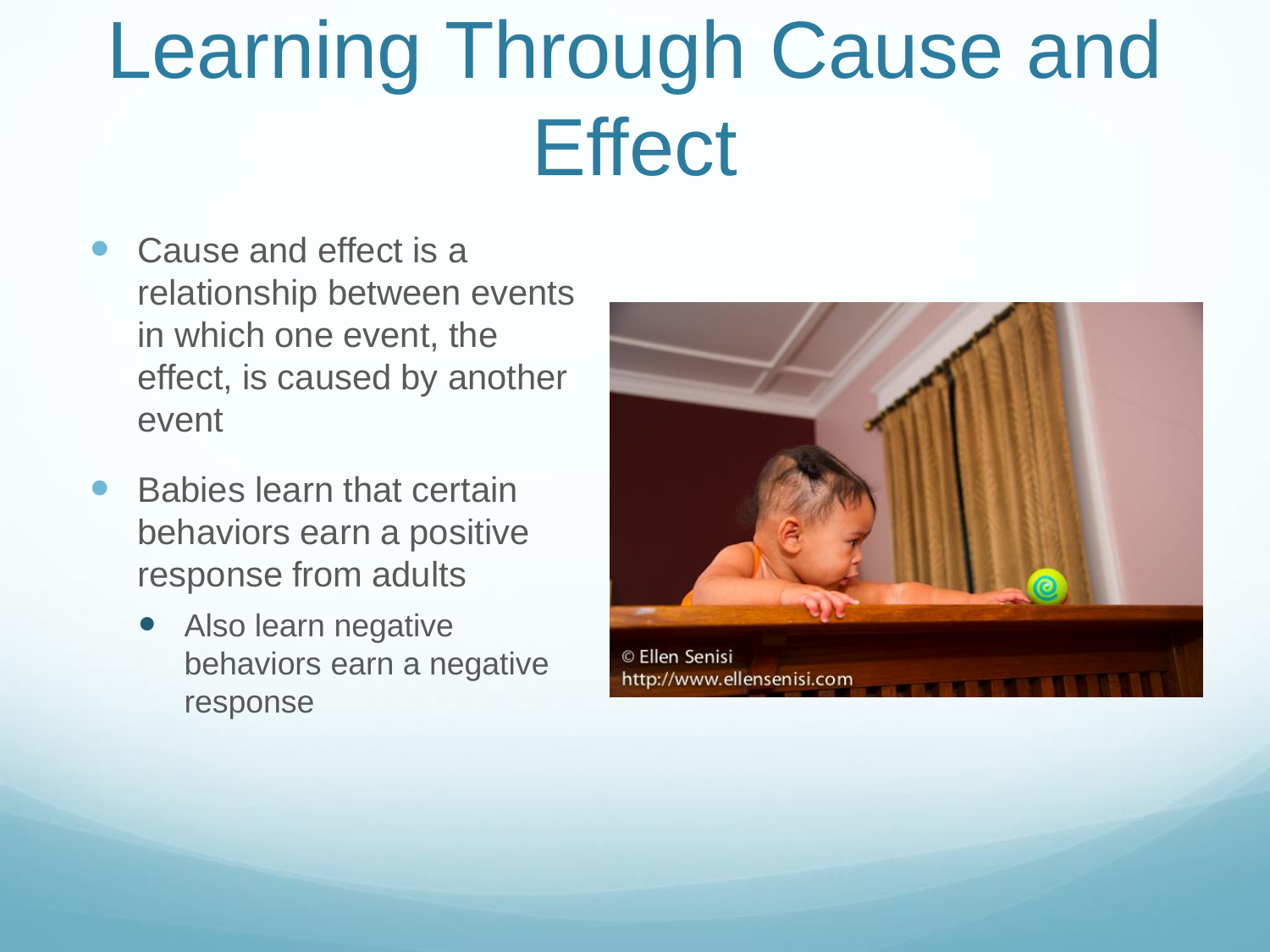## Learning Through Imitation

#### Sending Clear Messages

- Always give a baby a clear message
- Smile while expressing love or approval
- Babies become confused if the same behavior earns different responses
- Provide consistent responses to help a baby understand what behavior is desirable

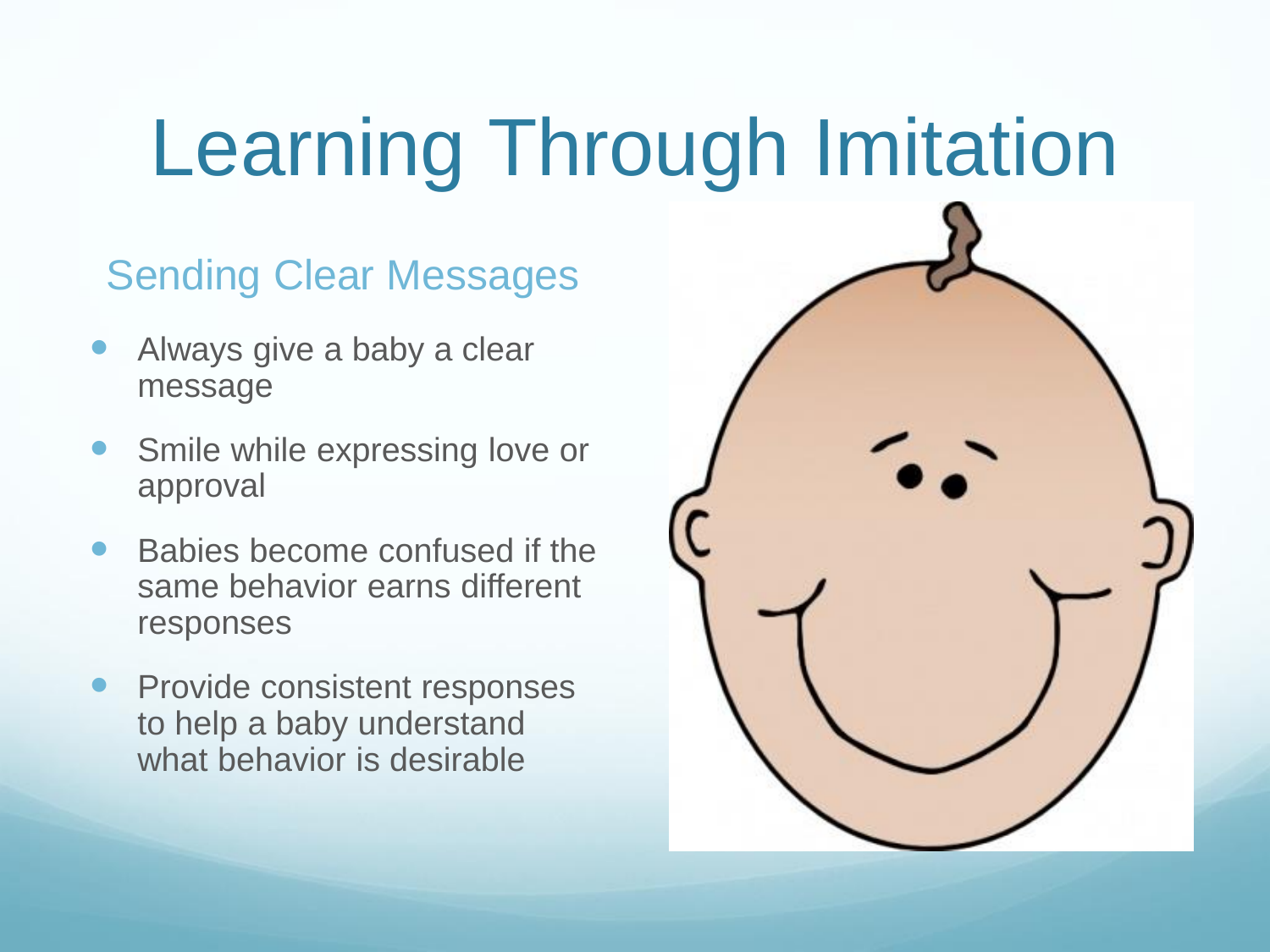## Stranger Anxiety

- Stranger anxiety is a fear of unfamiliar people
	- Usually expressed by crying
- Normal for social development
- Provide constant responses through new experiences
- Let friends and relatives sit quietly while baby gets use to them
- Same anxiety can be felt if a parent or caregiver looks different

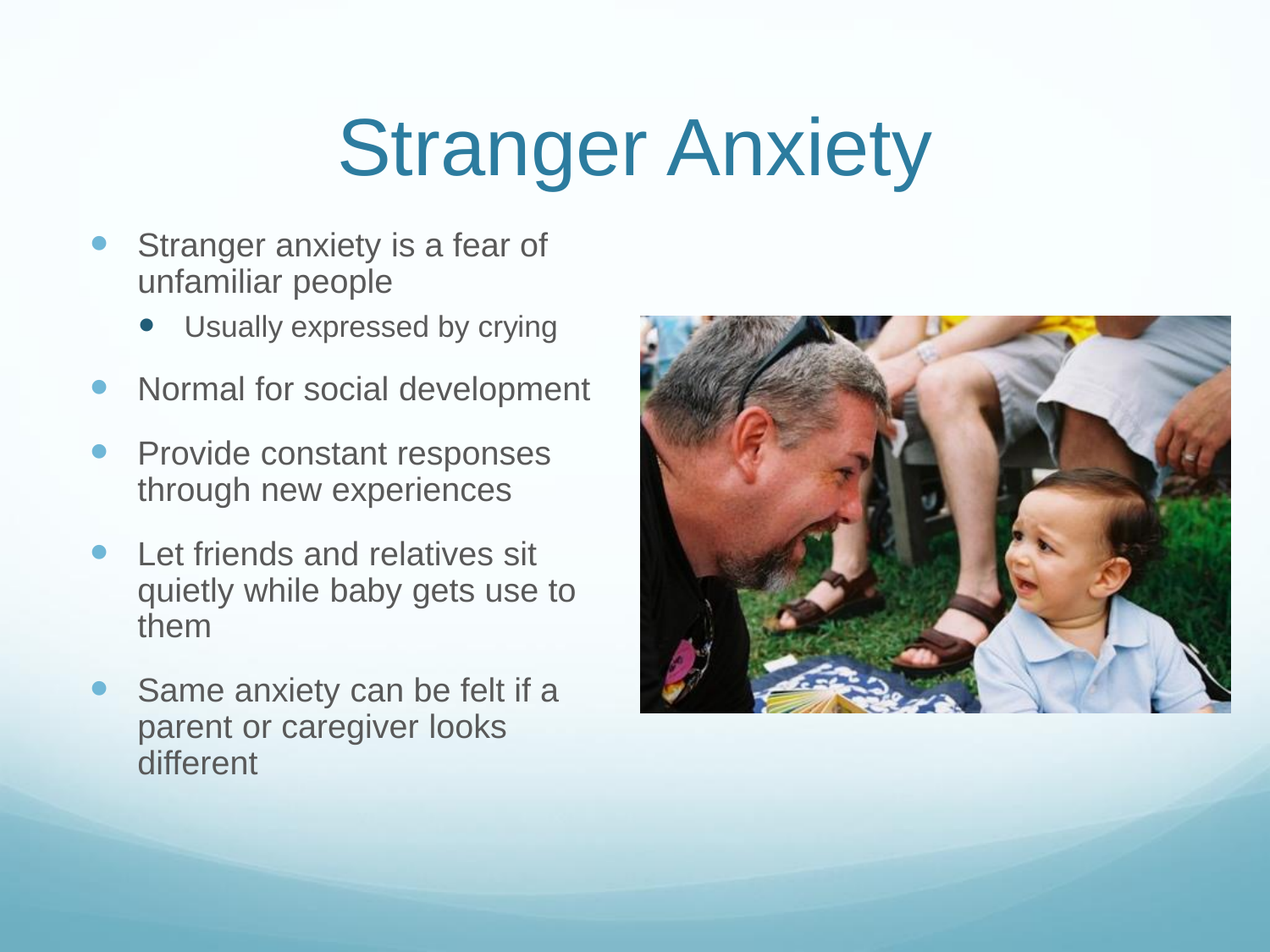# Social Development Through **Play**

#### Birth to 6 Months

- Play games with objects the baby can grasp
- Place colorful toys where baby can recognize them and reach them
- Make noise with rattle or toy
- Gently shake, stretch, or exercise the baby's arms and legs while smiling and talking to baby
- Follow baby's lead
	- Laugh and smile after baby does

#### 6 to 12 Months

- Play peek-a-boo
- Set toys just out of reach so the baby can crawl to them
- Read to the baby from simple books that have big pictures
- Play silly songs and dance with baby
- **Give babies plastic buckets or** other containers filled with water, sand, or toys and dump out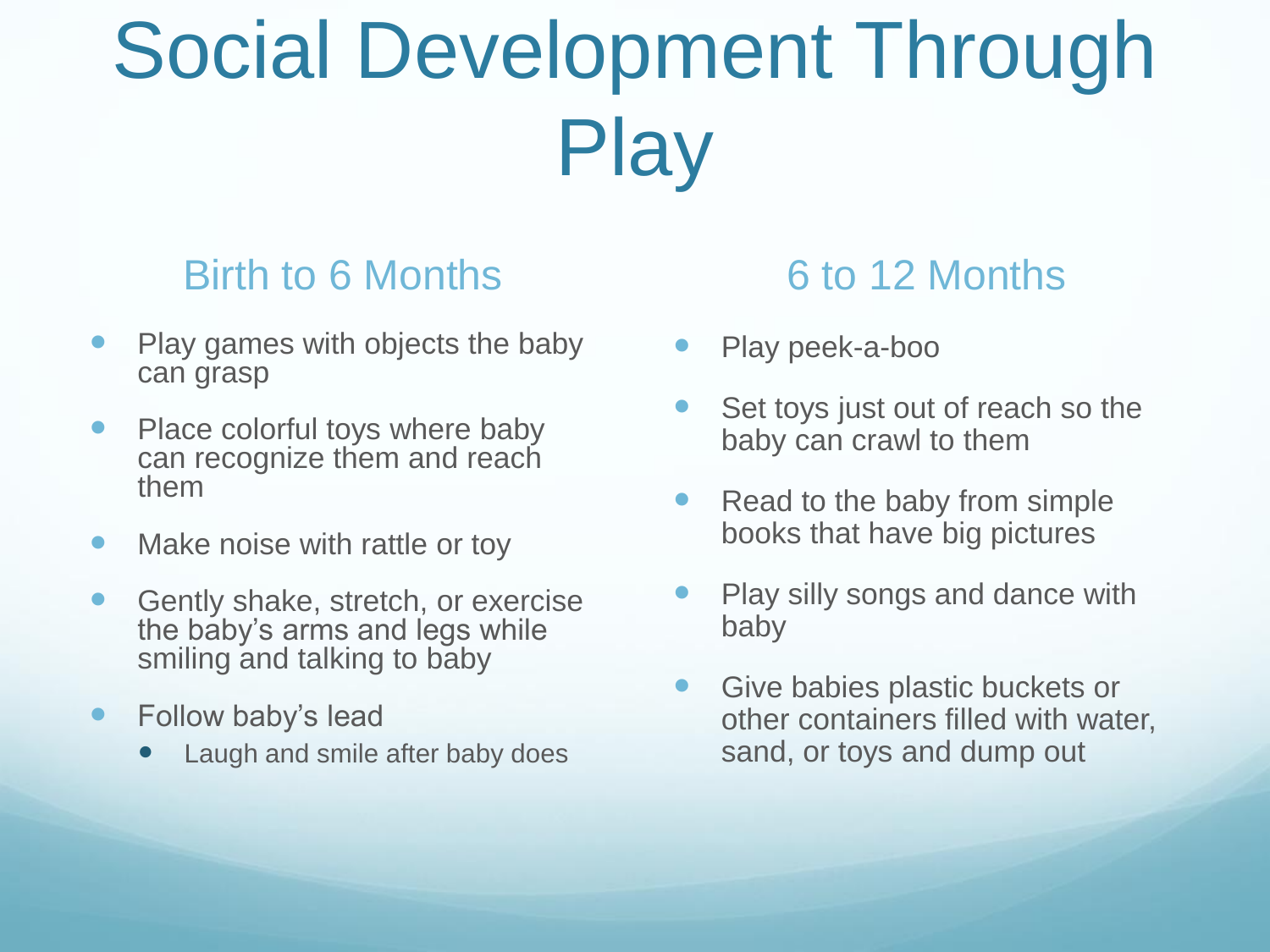# Types of Play

- Play is a serious component of social development
- Developmental psychologist Lev Vygotsky thought that play was the leading source of development in the preschool years
- Through play, children learn basic social skills
	- Sense of self
	- Interaction with others
	- How to make friends
	- How to lie
	- How to role-play
- A 1920s study characterized 6-types of play between the ages of 2 and 5.
	- Mildred Parten from the Institute of Child Development in Minnesota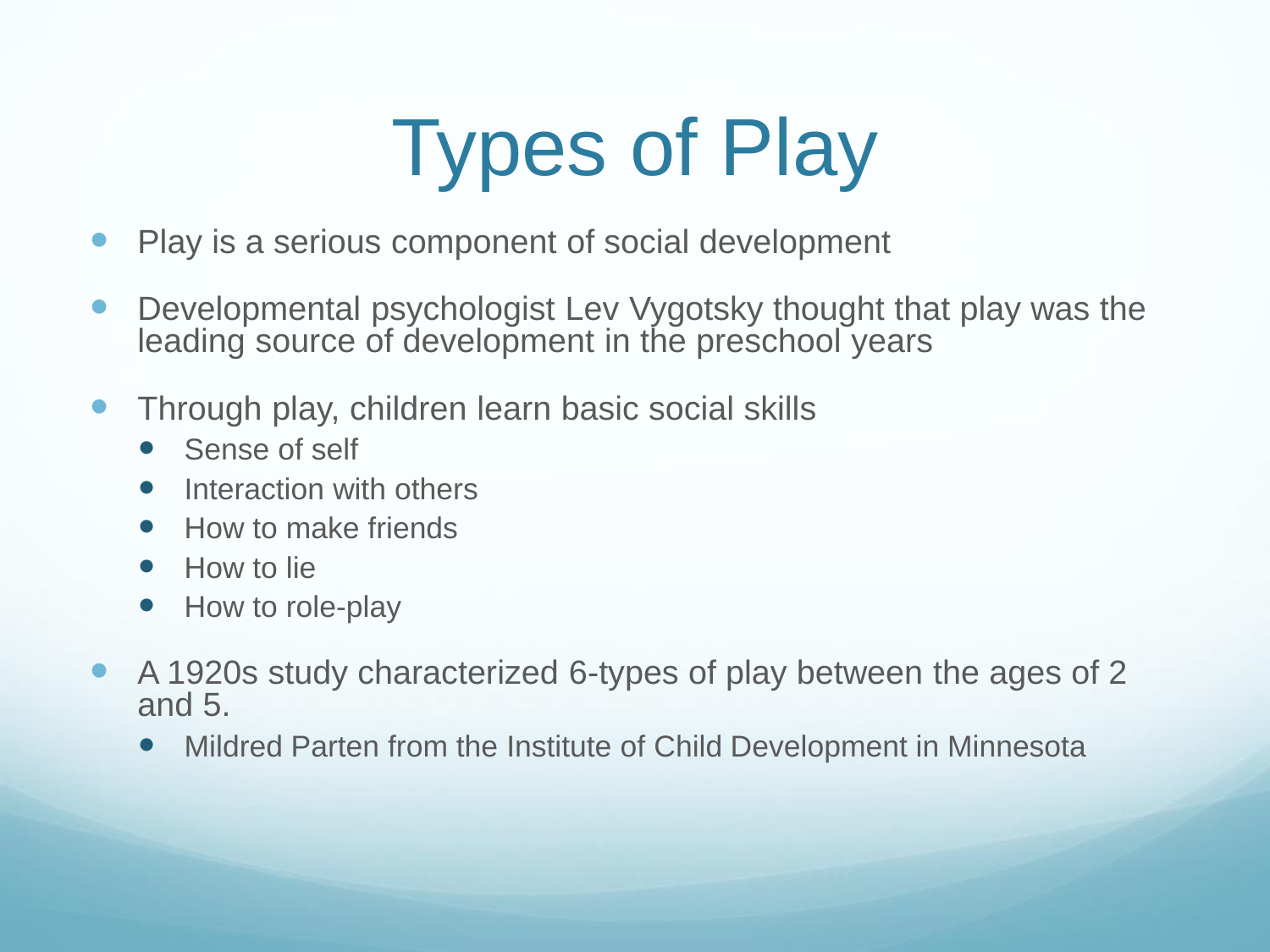# Step 1: Unoccupied Play

- Child is relatively stationary
- Appears to be performing random movements with no apparent purpose
- Relatively infrequent style of play

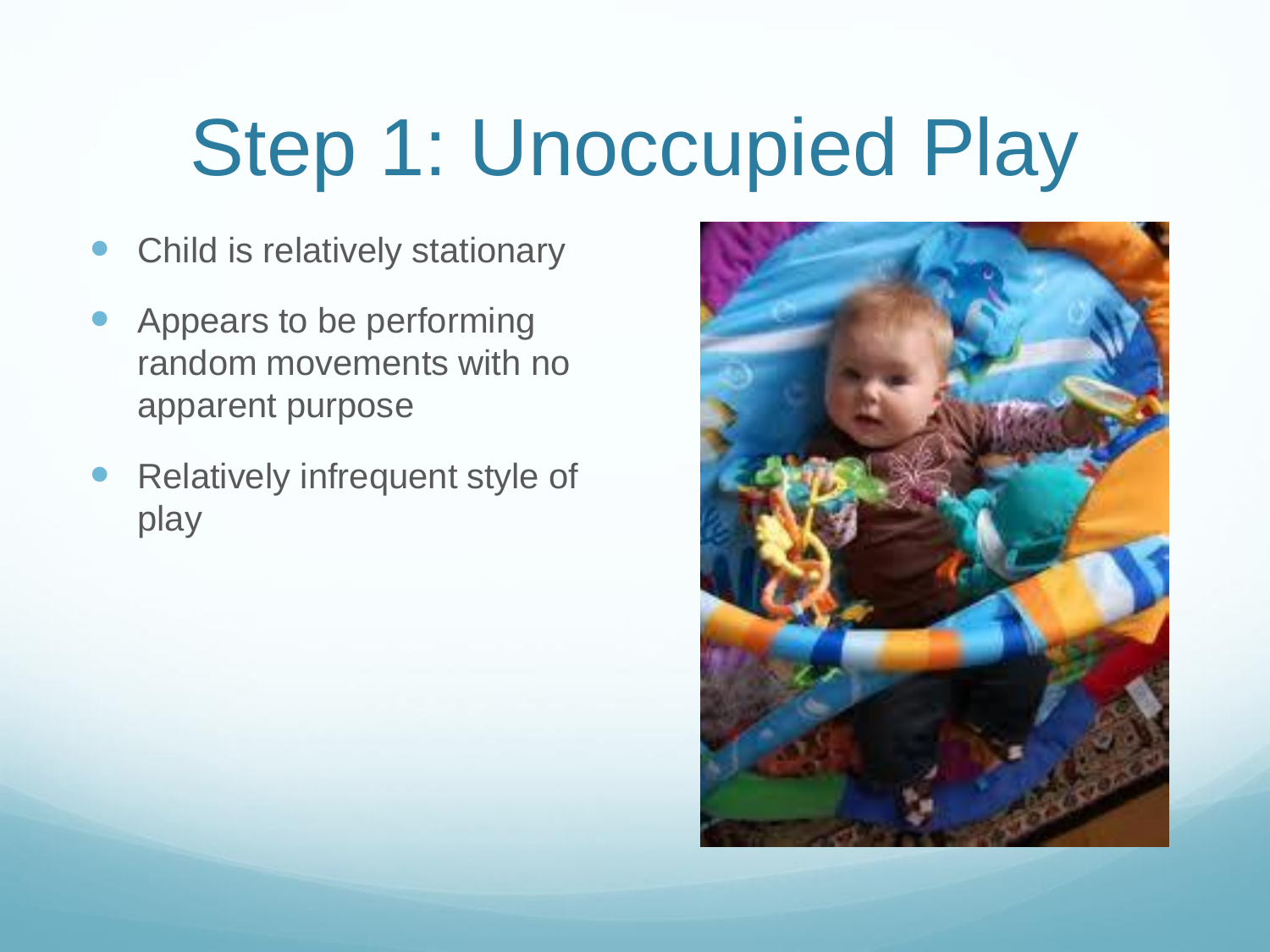# Step 2: Solitary Play

- **Completely engrossed in** playing and does not seem to notice other children
- Most often seen between ages 2 and 3

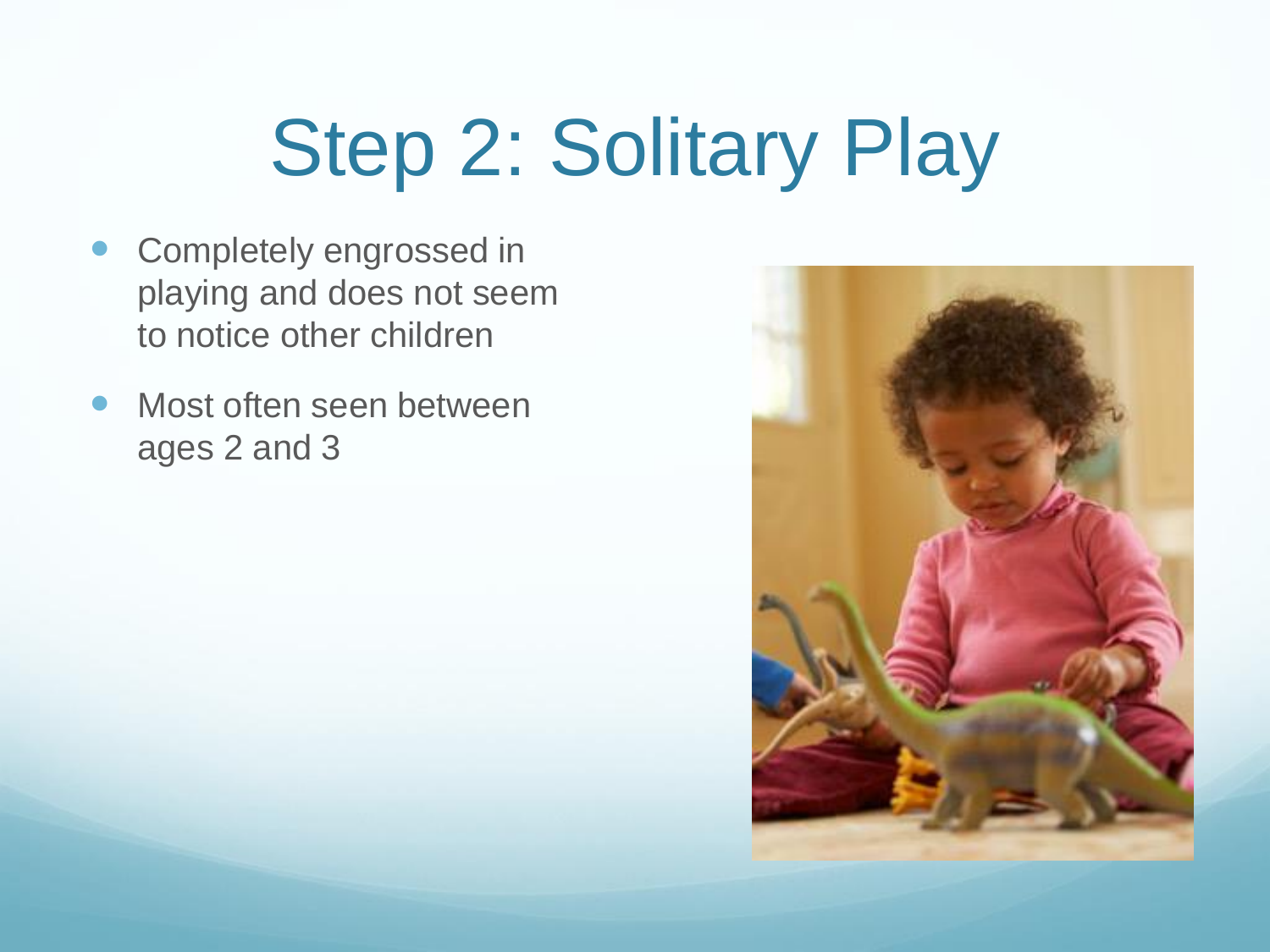# Step 3: Onlooker Play

- Takes interest in other children's play but does not join in
- May ask questions or just talk to other children
- Main activity is simply to watch

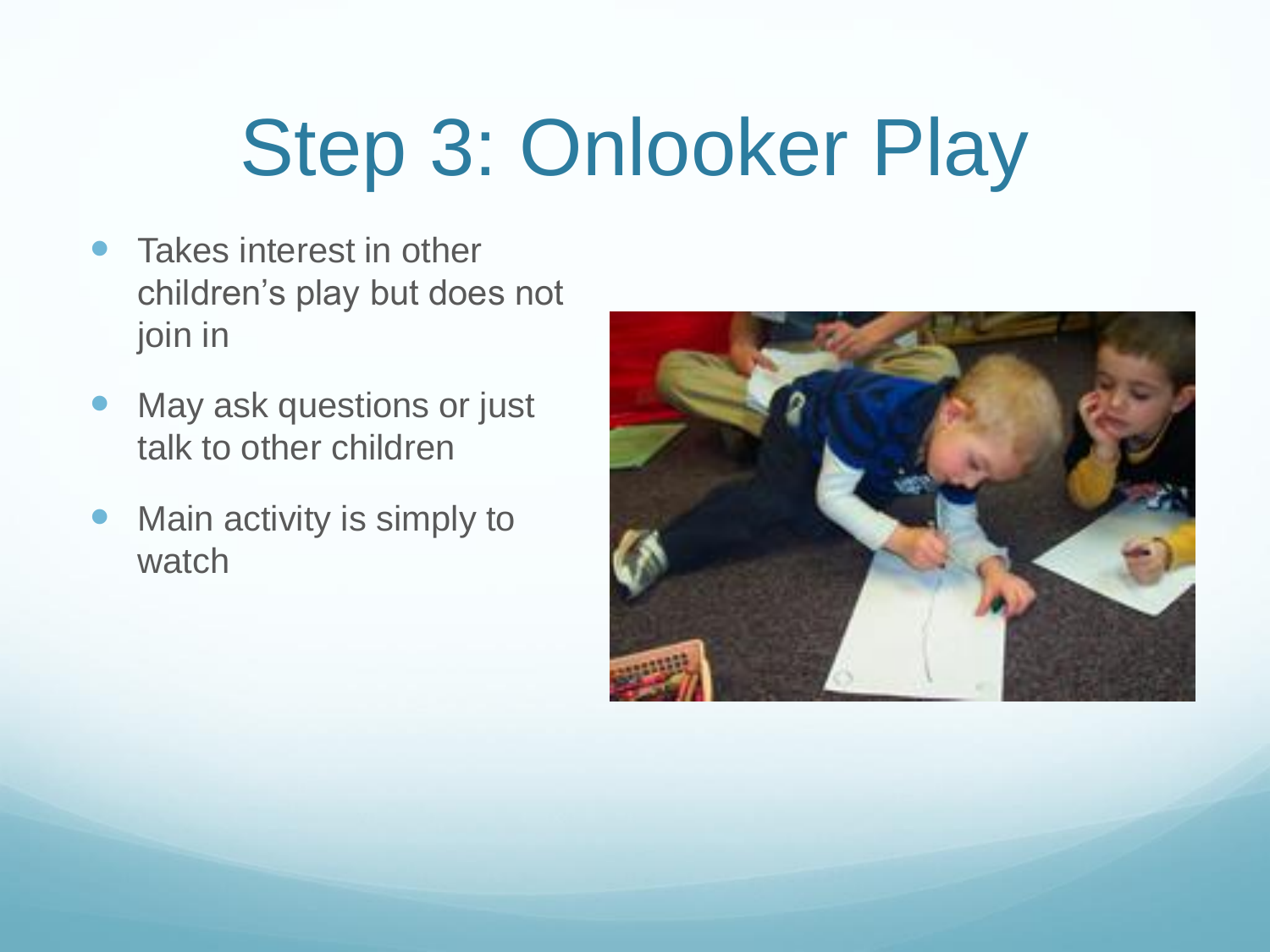## Step 4: Parallel Play

- Child mimics other children's play but doesn't actively engage with them
- For Example: they may use the same toy

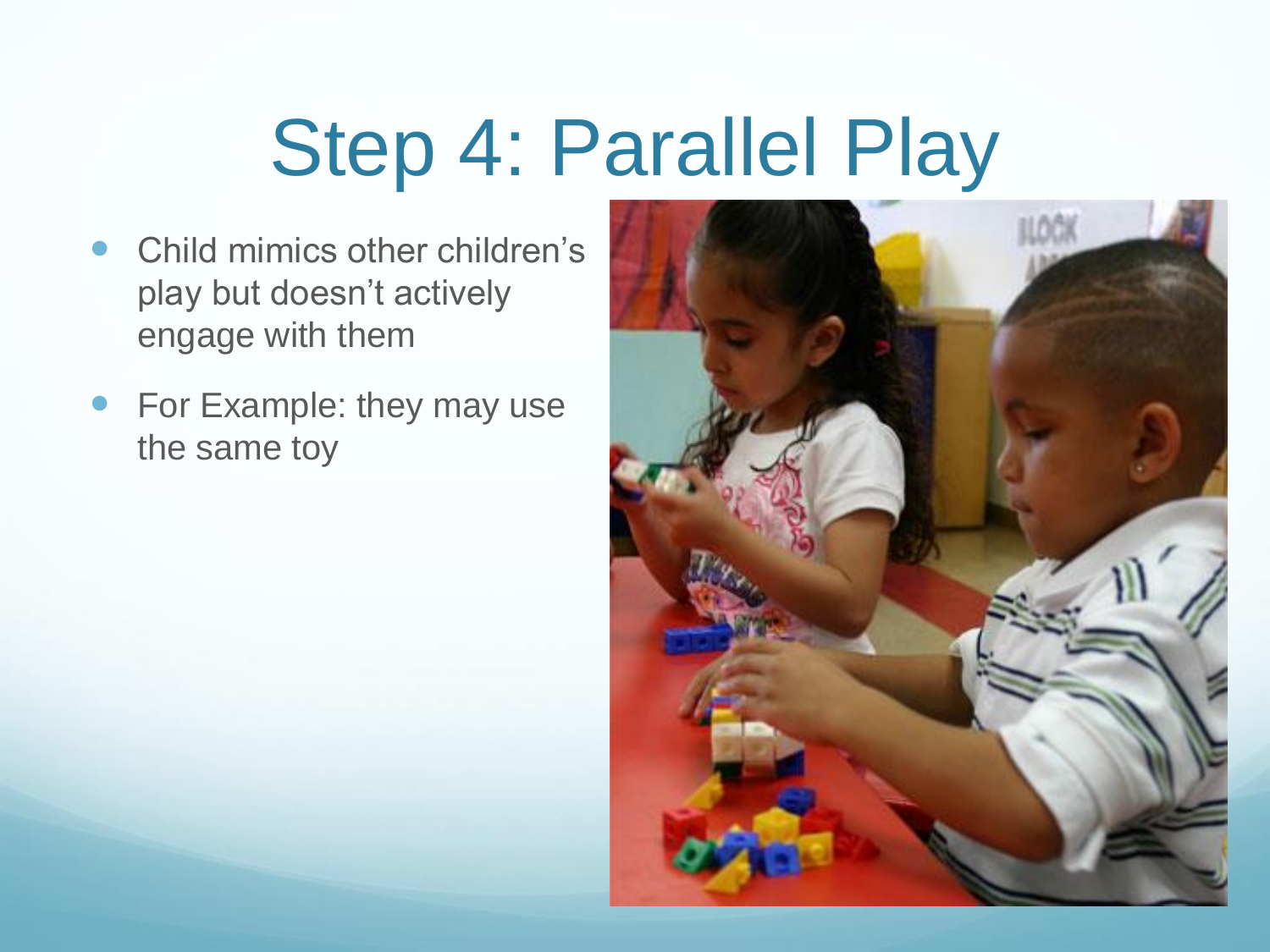## Step 5: Associative Play

- More interested in each other than the toys they are using
- This is the first category that involves strong social interaction between children while they play

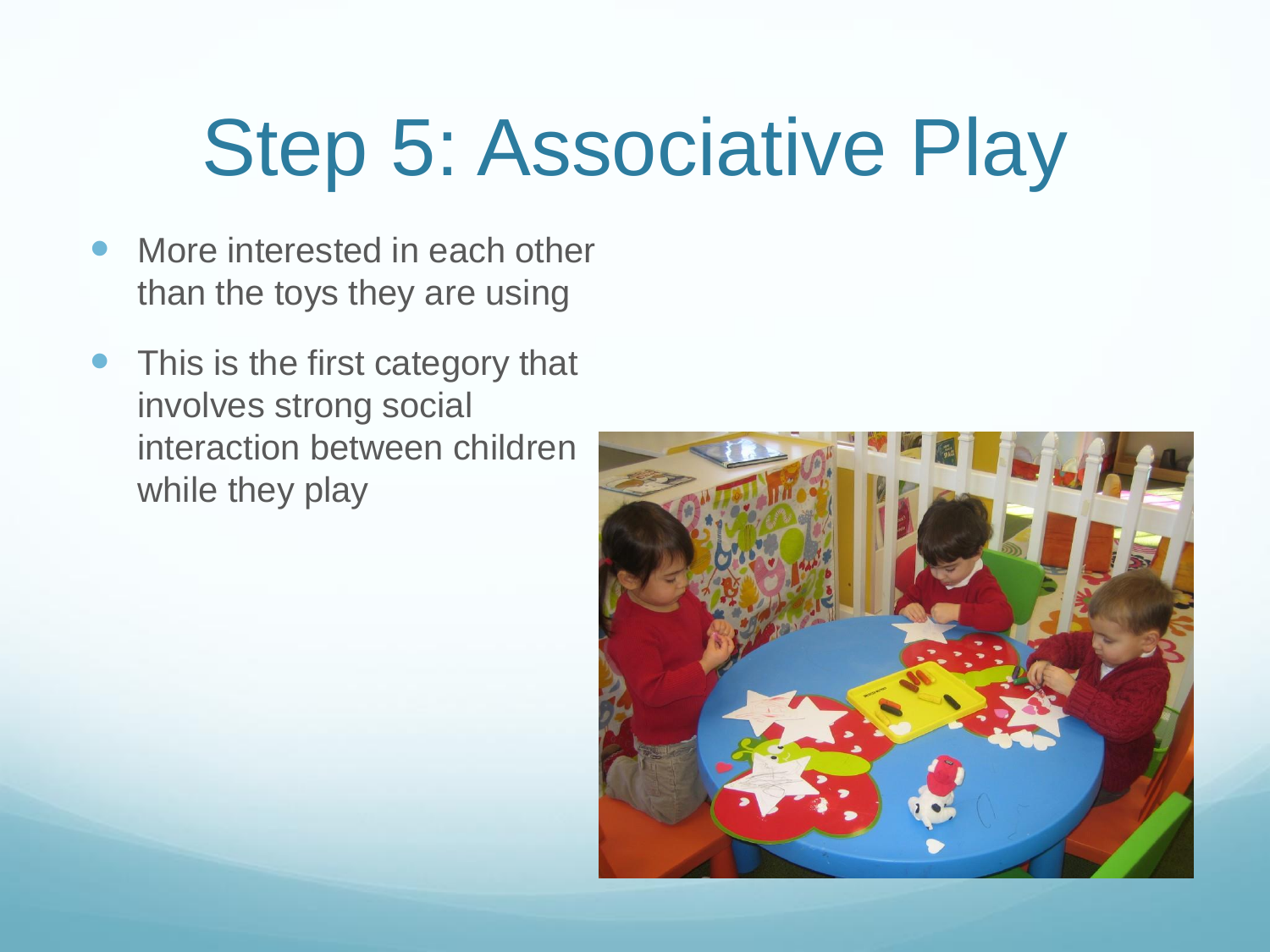# Step 6: Cooperative Play

- Some organization enters child's play
- For Example:
	- Playing has the same goal
	- Children adopt roles and rules
- Children act as a group

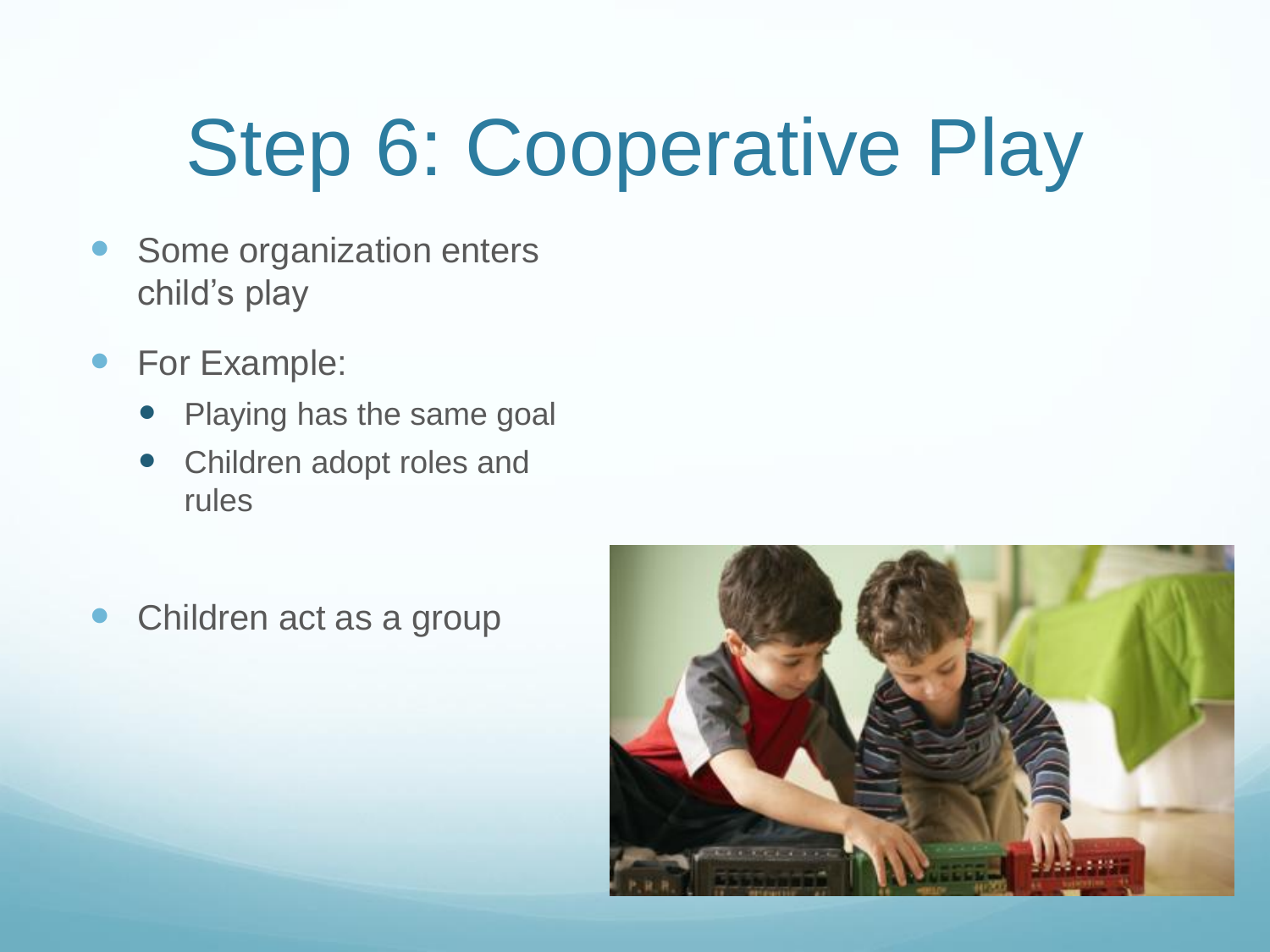## Create a Safe Play Environment for Infants

- A play environment is a comfortable space free of dangers and with toys that are safe and interesting
- Infants love colorful toys and toys that move
- Toys become more complicated with age
- Babies explore through taste
	- Mouthing is normal but can be dangerous
	- Keep small choking hazard toys out of reach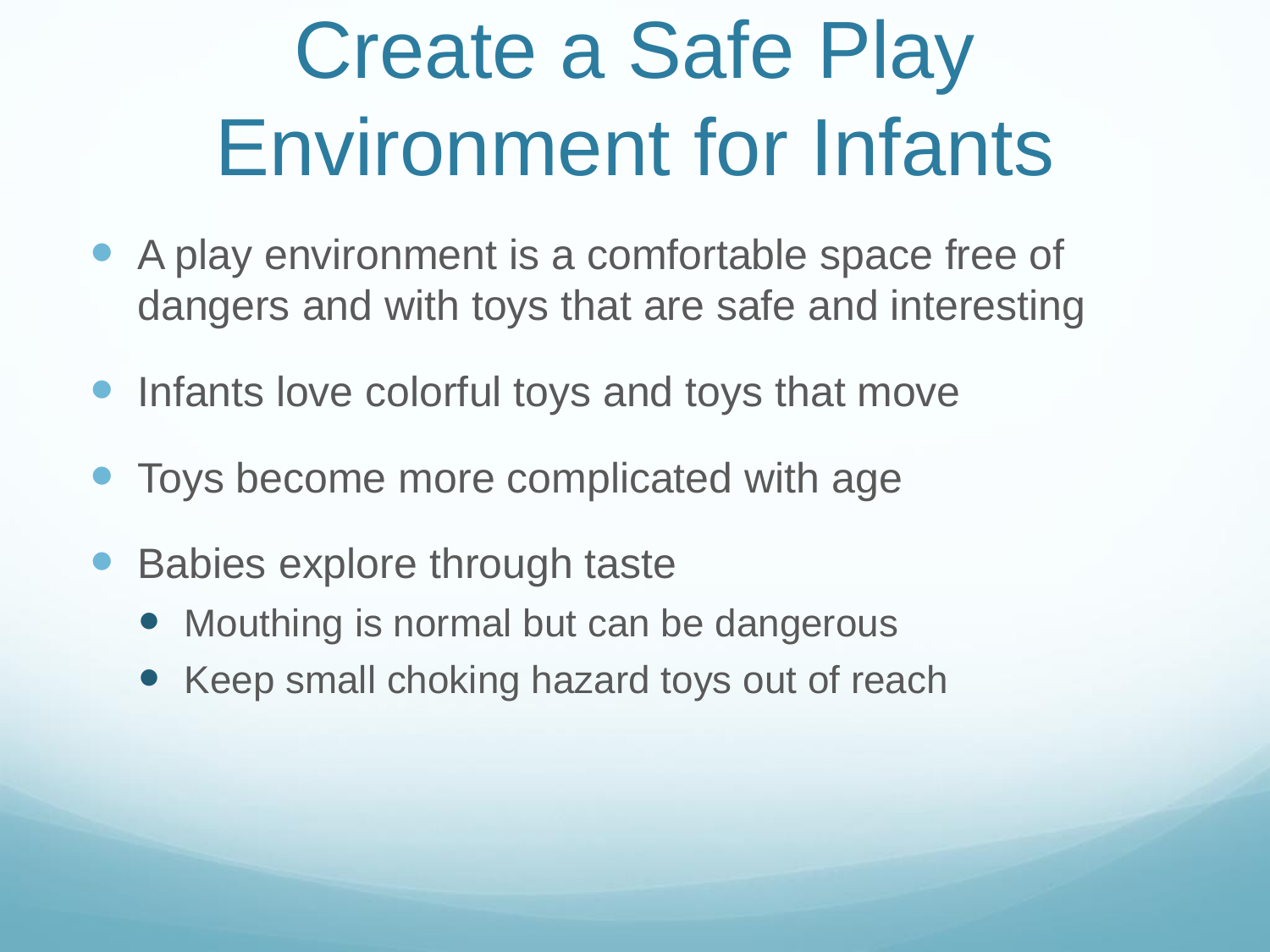## Choose Safe Toys

- Big enough so that babies cannot put them all the way in their mouth
- Do not have small parts
- Toys should be sturdy
- Use a safety checklist to make sure the rooms where a baby plays does not have any hidden dangers
- Wash new toys with soap and water
- Wash them each time after the baby plays with them